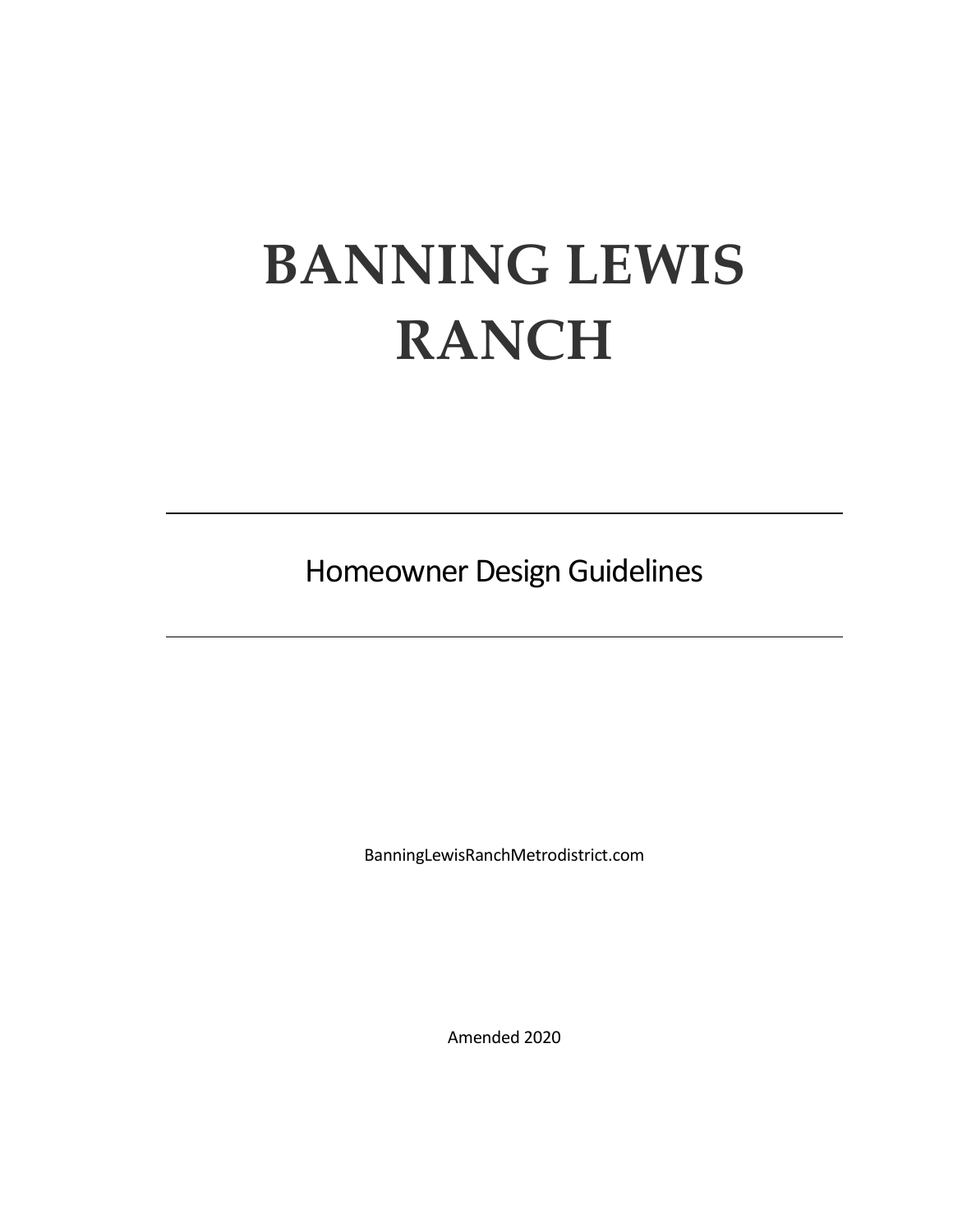# **Table of Contents**

| <b>Introduction</b>                                     | 1              |
|---------------------------------------------------------|----------------|
| <b>Purpose</b>                                          | 1              |
| <b>Design Principles for Landscape</b>                  | $\mathbf{1}$   |
| <b>Homeowner Design Guidelines</b>                      | $\overline{2}$ |
| <b>Process/Submittal Requirements</b>                   | $\overline{2}$ |
| <b>Procedures for Collecting Rear Landscape Fee</b>     | $\overline{2}$ |
| <b>Procedures for Collecting Submittals</b>             | $2 - 3$        |
| <b>Plans/Specification Requirements</b>                 | $3 - 4$        |
| <b>Design Review Committee Review Process</b>           | $4 - 5$        |
| <b>General Conditions</b>                               | $5-6$          |
| <b>Landscape Guidelines</b>                             | $6 - 8$        |
| <b>Landscape Guideline Tips</b>                         | $8-9$          |
| <b>Specific Architecture &amp; Landscape Guidelines</b> | $10-13$        |
| <b>Preapproved Improvements</b>                         | 13-14          |
| <b>Miscellaneous Items</b>                              | 14             |
| <b>Community Guidelines</b>                             | $15 - 16$      |
| <b>Appendix A: Plant Palette</b>                        | $17 - 23$      |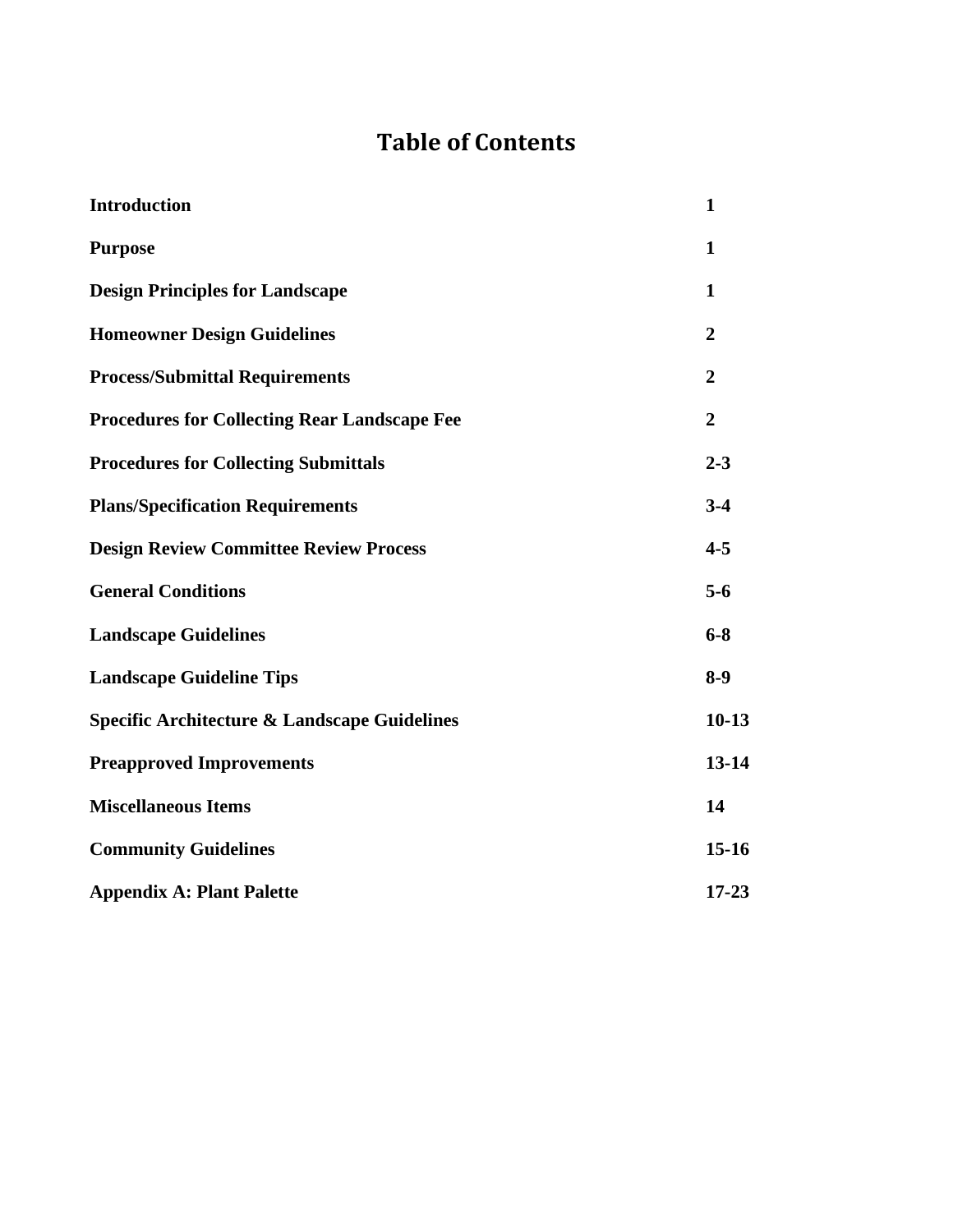## **INTRODUCTION**

In 1871, General William Jackson Palmer chose the eastern side of the Pikes Peak Range as the ideal site for a new settlement that would capture the finest qualities of living, a place "where life would be poetry". The approximate 24,000-acre Banning Lewis Ranch aims to adopt the very virtues that have always drawn people to Colorado and made them fans for life. Tradition, nature, balance, knowledge, discovery, culture and progress are the cornerstones of Banning Lewis Ranch.

By working in partnership with the City of Colorado Springs, Banning Lewis Ranch has the rare opportunity to be a new kind of community that captures the unique character and flavor of Colorado, in the way it looks, the way it feels and the way it lives. Building on its seven cornerstones, Banning Lewis Ranch will pursue the promise to make Colorado Springs unlike any other place.

Each Banning Lewis Ranch village plans to have a unique theme that separates it from other villages, enhances neighborhood character, and gives it a definable sense of place that is reinforced through community elements, architecture, landscape, walls, fencing and color.

These same principles will be applied through the Banning Lewis Ranch Homeowner Design Guidelines to further define the architectural and landscape theme for your home today and for years to come. The Banning Lewis Ranch Homeowner Design Guidelines are meant to assist and guide you in the implementation of design and installation of improvements.

## **PURPOSE**

The goal of the Banning Lewis Ranch Homeowner Design Guidelines is to provide general design criteria and guidance for new and future homeowners for future enhancement of your home and visual compatibility to your home's architectural style.

The Banning Lewis Ranch Design Review Committee ("DRC") has jurisdiction over design and aesthetic aspects of the Covered Property. Covered Property is defined as all Real Property covered by the Master Declaration of Covenants, Conditions and Restrictions for Banning Lewis Ranch recorded on March 5, 2007 at Reception No. 207030103 in the El Paso County real estate records (the "Master Covenants") which includes your Residential Site. The DRC is a committee established and appointed by the Banning Lewis Ranch Metropolitan District No. 1 ("BLRMD") as provided in Article 5: Design Review Committee of the Master Covenants.

The DRC must approve all plans for any alteration of the exterior of the Residential Site or the improvements, including architectural or landscape modifications *BEFORE* implementations are made. The DRC also has the right to review modifications as they are constructed and give final approval of completed modifications.

The DRC may, from time to time, adopt additional, and/or amend existing standards.

## **DESIGN PRINCIPLES FOR LANDSCAPE**

Within the village of Banning Lewis Ranch, the landscape character has been designed to recognize and enhance the natural landscape features of the Colorado plains and incorporate elements reminiscent of ranching history.

Homeowners within Banning Lewis Ranch will have a responsibility for conscientious landscape. The designs must take into consideration xeriscape principles and water-wise landscape design.

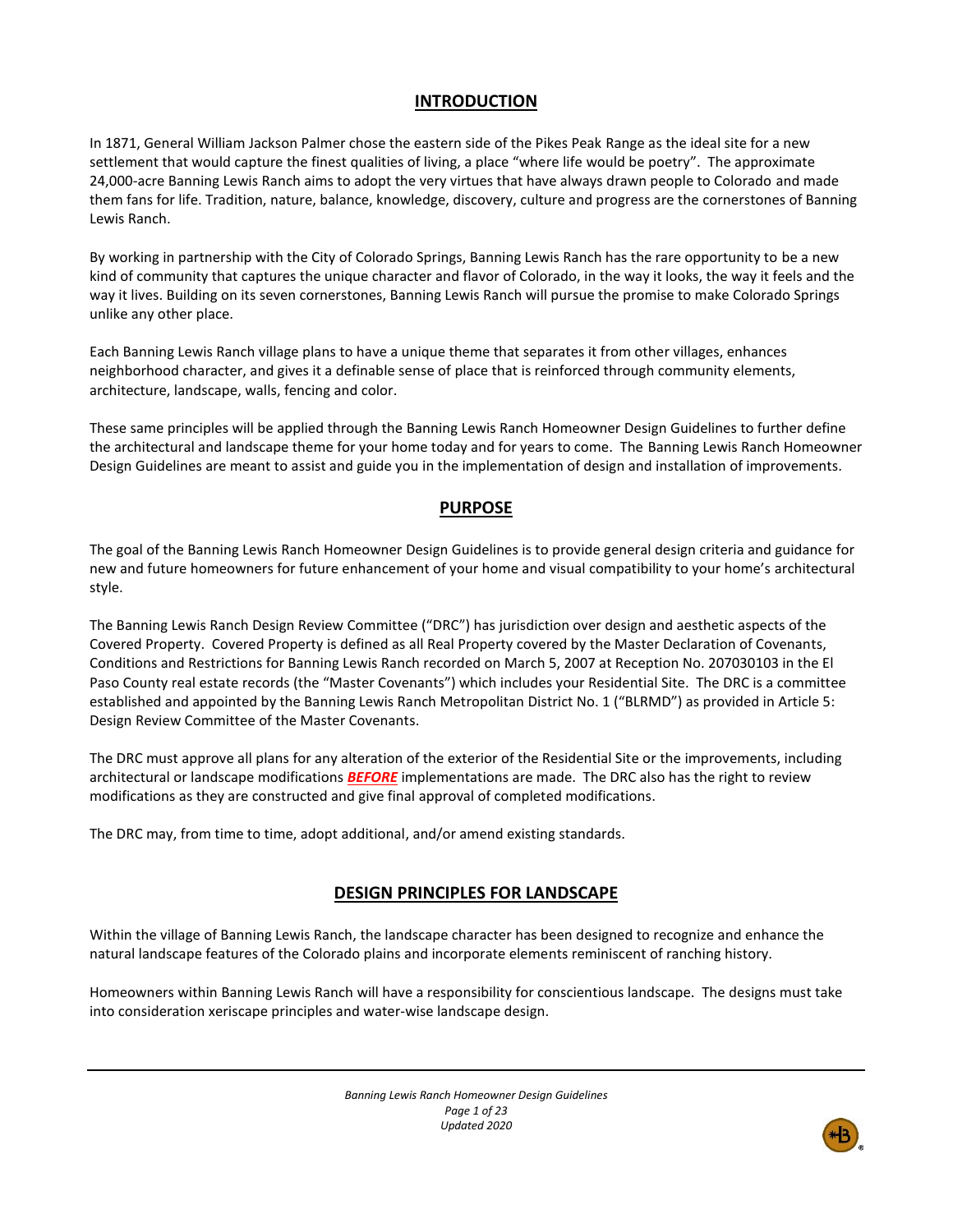# **HOMEOWNER DESIGN GUIDELINES**

## **PROCESS/SUBMITTAL REQUIREMENTS**

Beginning May 1, 2011, all new contracts should include a disclosure to the homeowners regarding the new landscape fee. BLR Metropolitan District will be collecting a \$1,000.00 backyard landscape fee from the homeowners at time of closing. A portion of this fee will be refunded back to the homeowner upon completion and final approved inspection of their backyard landscaping as per their approved landscape plan, minus \$125.00 for design review and inspection unless additional time, reviews or inspections are required. Homeowners are required to obtain DRC approval for architectural or landscape modifications *BEFORE* the implementations are made.

## **PROCEDURES FOR COLLECTING REAR LANDSCAPE FEE**

1. At closing, Title Company will collect \$1,000.00 fee to be paid to: Banning Lewis Ranch Metropolitan District #1

Mail Check to: Banning Lewis Ranch Metropolitan District #1 C/o CliftonLarsonAllen 8390 E. Crescent Parkway, Suite 300 Greenwood Village, CO 80111 Attn: Design Review Committee

# **PROCEDURES FOR COLLECTING SUBMITTALS**

2. Homeowner must submit plans for approval to:

The Banning Lewis Ranch Metropolitan District C/o MSI, LLC 8610 Explorer Drive, Suite 130 Colorado Springs, CO 80920 Attn: Design Review Committee Or via email to: [banninglewisranch@msihoa.com](mailto:banninglewisranch@msihoa.com) Or via fax to: 719-578-5611

- 3. Submittals to, and approvals by, the DRC shall occur **PRIOR** to installation and should be done before ordering materials and start of demolition or construction.
- 4. Any submittals not complete (as to required forms, copies, information) will not be accepted and will be returned to the Homeowner.

## **APPLICATION MUST INCLUDE ITEMS 5 – 8 BELOW:**

- 5. Plans and specifications, including color scheme and samples, photos permissible  $-1$  copy
- 6. *BLR Design Review Request Form* 1 copy
- 7. *Neighbor Notification Form* 1 copy
	- a. It is the intent of the DRC that the Homeowner 's neighbors **be notified (not "approved by")** of any improvements which may impact the use and enjoyment of the neighbor's property.

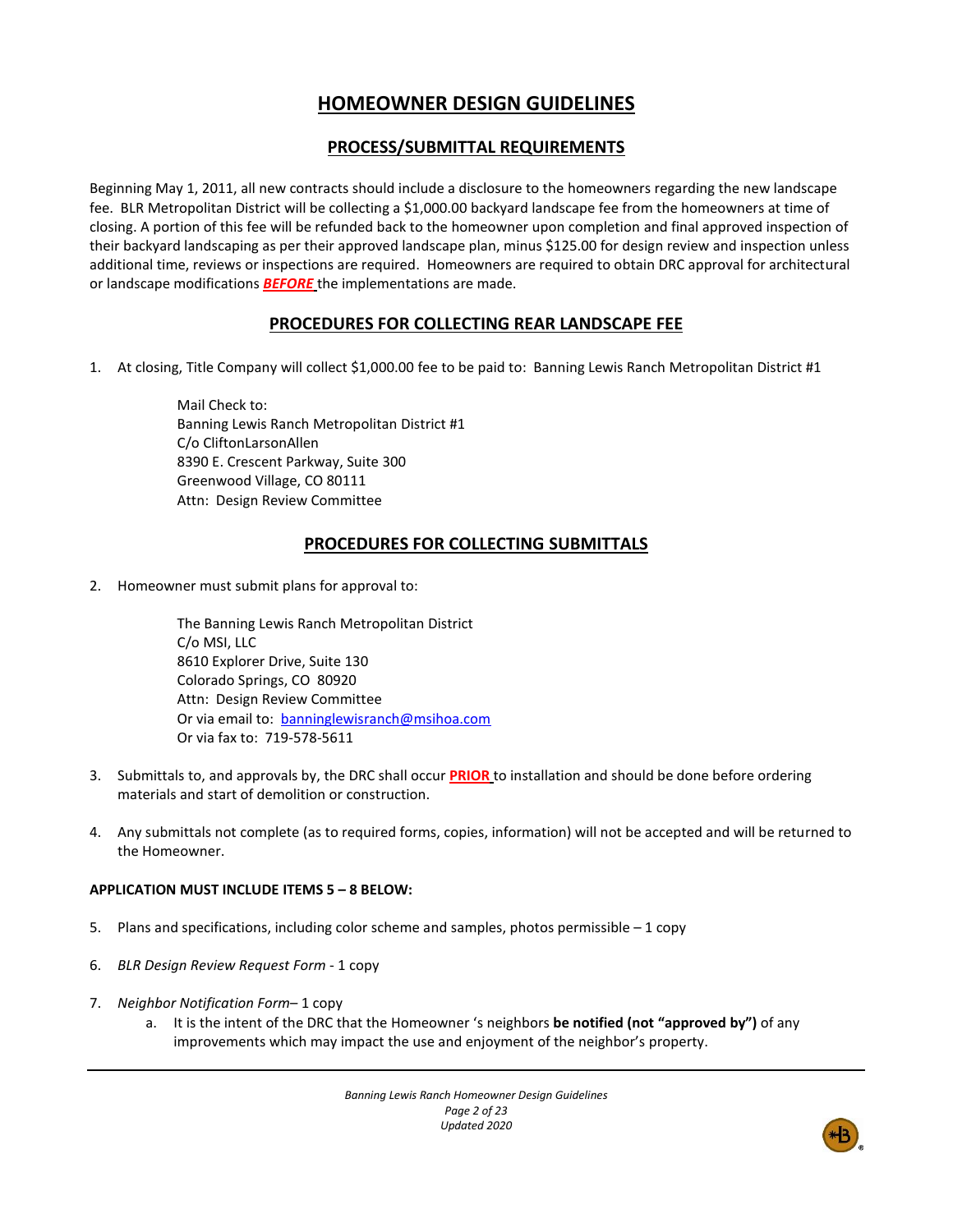- b. Applicable Neighbors
	- i. Adjacent Neighbor: means all neighbors with adjoining property lines to the Homeowner.
	- ii. Facing Neighbor: means the neighbor most directly across the street with visibility of the Improvement.
- 8. Approval of improvements by the DRC is for aesthetic purposes only. It is the Homeowner's responsibility to see that all Federal, State, and Local ordinances and codes are followed. Permits may be required by a County, City, or other governmental agency.
- 9. Upon completion of the backyard landscaping and final approved inspection, the escrow money collect at the time of closing will be refunded to homeowner, minus \$125.00 for design review and inspection unless additional time, reviews or inspections are required. **Please note that the release of escrow money can take up to 45-60 days to release.**
- 10. The DRC will be responsible for all front, rear and side yard landscape evaluations and final approvals and will use the BLR Design Guidelines for the parameters. The homeowner may elect to submit their landscaping design plan prior to the house closing to expedite the process.

## **PLANS/SPECIFICATION REQUIREMENTS**

- 1. The minimum size requirement for a plan submittal is 8  $\frac{1}{2}$  x 11". The maximum size allowed is a readable plan submittal of 11" x 17".
- 2. The plan must be drawn to scale indicated on plan.
- 3. Provide your name, address, Builder and Landscape Contractor on each plan.
- 4. Indicate the location of the bottom of any slope and the top of any slope, if applicable for both architectural and landscape improvements.
- 5. Accurately show the footprint of your Residential Site, including lot lines, existing fences and/or walls, and existing utilities for both architectural and landscape improvements. This information may be available from the Builder or from local City or County planning agencies.
- 6. For hardscape improvements, show proposed new and existing: paving, wall, fences, patio covers, drainage, and structures accurately described as to material, length, height, and angles (and any other dimensions and details relevant to the improvement).
- 7. Indicate the nature, size, kind, shape, dimensions, materials, color, finish and location for all proposed improvements.
- 8. Provide a description of the materials to be used, including the proposed color scheme for all proposed improvements. Attach samples, photos and/or PDF of product details are acceptable.
- 9. Grading plans (if applicable for architectural and landscape Improvements), which show where the established drainage pattern may be altered by the proposed improvements. Indicate locations of drainage devices and curb cores. **Alterations to any drainage pattern requires Engineering Drainage Certificate.**
- 10. Landscape irrigation design/plan and description with list of materials.
- 11. Location of all landscape trees, shrubs, mulch, hardscapes, turf areas, play equipment, sheds and any other improvements.

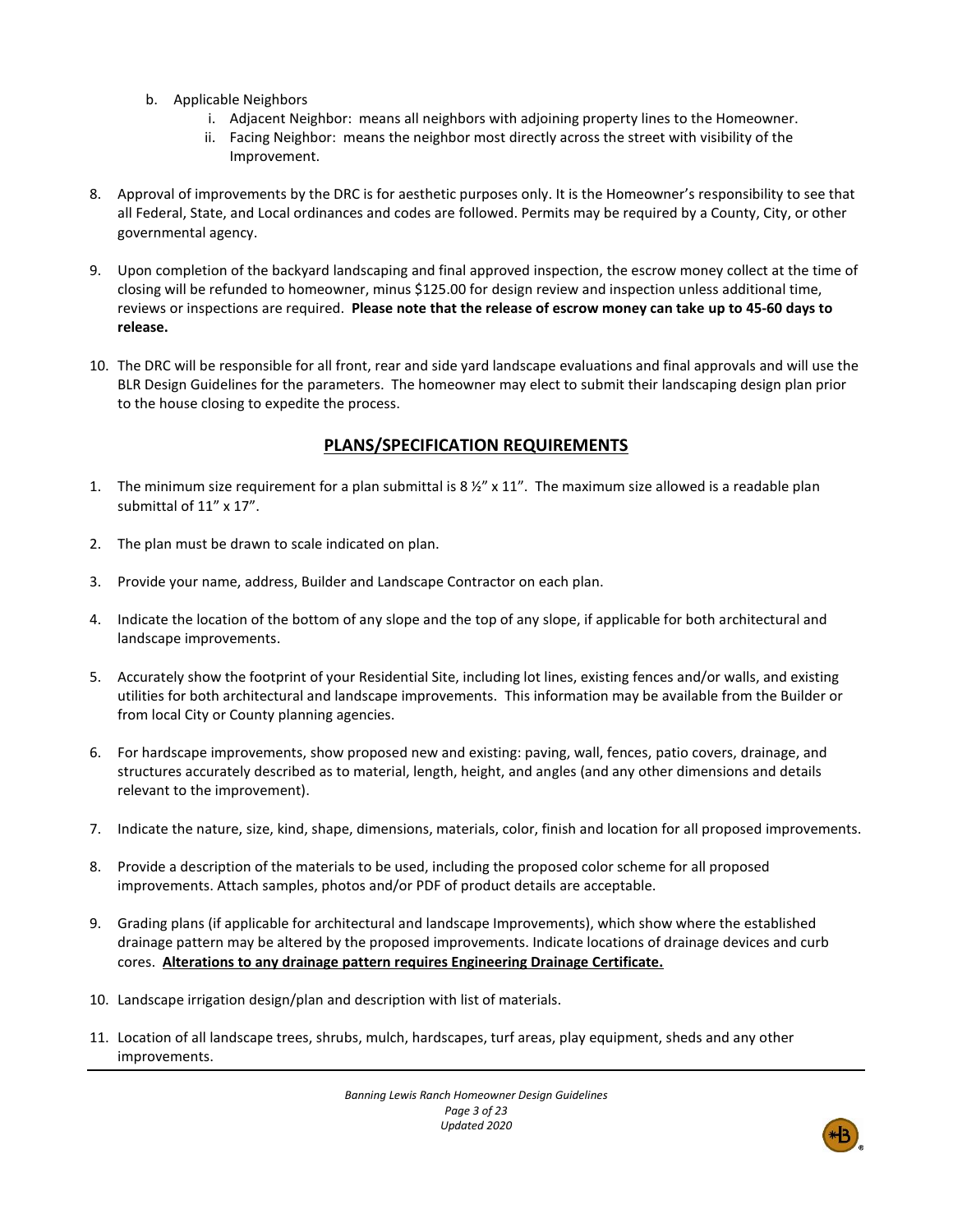12. A list of the plant material that you are proposing to use for landscape submittals. This must include trees, shrubs, vines, ground covers, sizes of material and locations (please remember to allow for easements).

## **DESIGN REVIEW COMMITTEE REVIEW PROCESS**

1. All submittals must be received by

BLRMD c/o MSI, LLC 8610 Explorer Drive, Suite 130 Colorado Springs, CO 80920 Attn: Design Review Committee or via email to [banninglewisranch@msihoa.com](mailto:banninglewisranch@msihoa.com) or via fax to 719-578-5611.

- 2. The DRC reviews the *Design Review Request Form* and the drawings for completeness and consistency with the Homeowner Design Guidelines.
- 3. The DRC has up to sixty (60) calendar days to review all **complete** design review packet submittals. Approval may be given with conditions. If the DRC has not denied the submittal in writing within sixty (60) calendar days of receipt, then it shall be deemed approved. In the case of a denied request, the sixty (60) calendar day period will begin upon receipt of the re-submittal application with resolution of all denial conditions.
- 4. Once a Homeowner receives approval from the DRC, timely completion of improvements and construction may commence. Architectural improvements must be completed within 12 months. Landscape improvements must be completed within the time schedule listed below in Section 6.
- 5. Builders Installation Schedule Closings October through March front yard will be due installed by July  $1^{st}$  of the growing season following closing. All other months due per the time schedule below in Section 6.
- 6. All Homeowners must follow the submittal and installation schedule as outlined below when submitting plans for the initial installation of front, rear and side yard landscaping.
	- a.**January closing** Submit before March 31st Complete landscape before October 1st in the **same** closing year
	- b.**February closing** Submit before April 30th Complete landscape before October 1st in the **same** closing year
	- c. **March closing** Submit before May 31st Complete landscape before October 1st in the **same** closing year
	- d.**April closing** Submit before June 30th Complete landscape before October 15th in the **same** closing year
	- e.**May closing** Submit before July 31st Complete landscape before October 15th in the **same** closing year
	- f. **June closing** Submit before August 31st Complete landscape before October 15th in the **same** closing year
	- g.**July closing** Submit before September 31st Complete landscape before October 1st in the **following** year
	- h.**August closing** Submit before October 31st Complete landscape before October 1st the **following** year
	- i. **September closing** Submit before November 30th Complete landscape before October 1st the **following** year
	- j. **October closing** Submit before December 31st Complete landscape before October 1st the **following** year
	- k.**November closing** Submit before January 31st Complete landscape before October 1st of the **following** year
	- l. **December closing** Submit before February 28th Complete landscape before October 1st of the **following** year

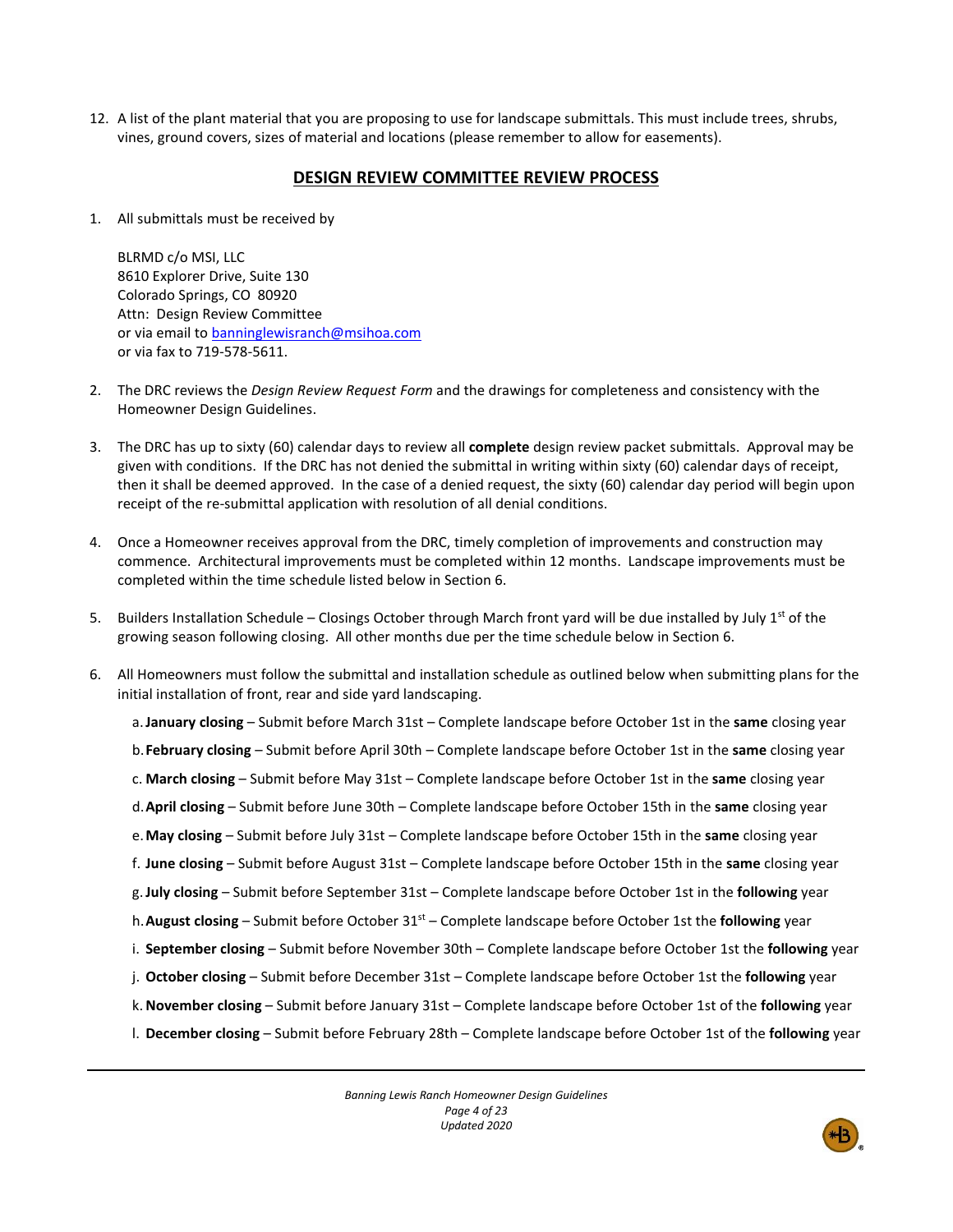- 7. Construction must proceed consistent with the approved plan. All deviations must be submitted for review and approved by the DRC prior to commencement of work.
- 8. Upon completion of the approved improvement(s), a BLRMD *Notice of Completion (Form D)* must be forwarded to:

BLRMD c/o MSI,LLC. 8610 Explorer Drive, Suite 130 Colorado Springs, CO 80920 Attn: Design Review Committee Or via email to [banninglewisranch@msihoa.com](mailto:banninglewisranch@msihoa.com) Or via fax to 719-578-5611.

Final inspections will occur within thirty (30) calendar days of receipt of notification by the DRC.

## **GENERAL CONDITIONS**

The following general conditions should be adhered to as follows:

- 1. DRC approval does not constitute waiver of any requirements mandated by applicable governmental agencies for the subject improvement or modification(s).
- 2. DRC approval of plans does not constitute acceptance or responsibility of any technical, engineering, structural or drainage specifications. The function of the DRC is to review submittals as to aesthetics. All technical engineering, structural, or drainage matters are the responsibility of the Homeowner.
- 3. Should the DRC approve an improvement which is a variance from compliance with the provisions of the Master Covenants, it does not constitute waiver of the Master Covenants for any other or similar improvement as provided in Sections 5.14 and 5.15 of the Master Covenants.
- 4. Approved plans are not to be considered authorization to change the original drainage plan as installed by the Builder and approved by the applicable governmental agency. Grading plans (if applicable for architectural and landscape improvements), which show where the established drainage pattern may be altered by the proposed improvements. Indicate locations of drainage devices and curb cores. Alterations to any drainage pattern requires Engineering Drainage Certificate.
- 5. Access for equipment used in construction must be **through your Residential Site only.** Access over BLRMD Property is strictly **PROHIBITED**.
- 6. No Homeowner shall alter any landscaping, and/or otherwise change any BLRMD Property.
- 7. Any damage to BLRMD Property will be replaced or repaired by a BLRMD subcontractor. All applicable charges for restoration will be either deducted from the homeowner's landscape escrow or charged back to the Homeowner by BLRMD and is due and payable within thirty (30) calendar days from notification.
- 8. Approval of plans is not authorization to proceed with improvements on any property other than the Residential Site owned by the Homeowner.
- 9. Homeowner may also need to acquire approval from the utility company and/or the County, or City for permission to encroach within an easement which will access Homeowner's Residential Site.

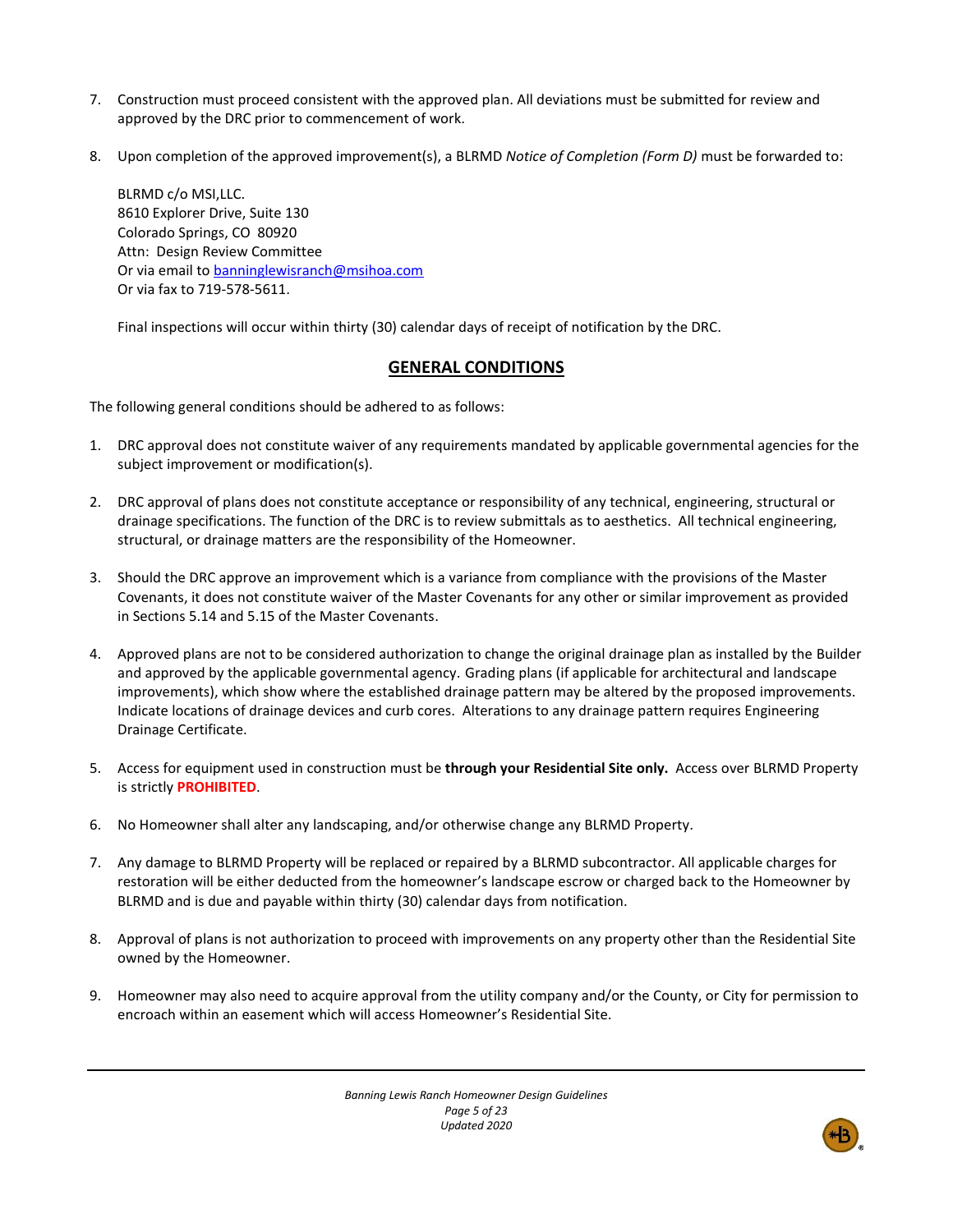- 10. Streets may not be obstructed with objects and building materials that are hazardous to pedestrians, vehicles, etc. Items such as, but not limited to, sand, rock and building materials, may not be stored on streets, sidewalks or BLRMD Property.
- 11. Building permits from any applicable County, City or government agency may be required for certain improvements.
- 12. Any photos (and material) required by the DRC will not be returned to the Homeowner.
- 13. All work must be performed in a manner consistent with the original construction standards of the home, and with the design and appearance of the village. All work considered being of an unsightly finished nature, or of lesser quality than the prevailing village standards, shall be reworked to an acceptable appearance at Homeowners' expense.
- 14. If written approval by the DRC is not obtained for any exterior change(s) to a Residential Site, construction shall constitute a violation of the Master Covenants, and the unauthorized improvement may have to be modified or removed at the Homeowner's expense.
- 15. Once a Homeowner receives approval from the DRC, construction may commence. Upon completion of the approved improvement(s), a BLRMD *Notice of Completion (Form D)* must be submitted to:

BLRMD /o MSI,LLC. 8610 Explorer Drive Suite 130 Colorado Springs, CO 80920 Attn: Design Review Committee Or via email to [banninglewisranch@msihoa.com](mailto:banninglewisranch@msihoa.com) Or via fax to 719-578-5611.

16. The DRC has thirty (30) calendar days after the Notice of Completion has been submitted to inspect the improvement(s).

## **LANDSCAPE GUIDELINES**

The following landscape guidelines should be adhered to as follows:

- 1. If not installed by the Builder, front, rear and side yards must be completely installed within the time schedule listed above in Section 6.
- 2. Use of decorative rock/gravel/bark:
	- a. Rock mulch color shall be Native to Colorado Mountain Granite, Local River rock, and Colorado Rose. No white or very light-colored rock mulch is allowed.
	- b. Wood mulch color shall be natural color shredded cedar mulch, with pieces no larger than three (3) inches or black compost mulch. Rubber mulch allowed in cedar or black.
- 3. Use of synthetic turf is allowed as an alternative to natural turf. Synthetic turf installation should follow the same criteria as natural turf with the exception of irrigation, as irrigation is not applicable. Synthetic turf shall be of high quality and should mimic the look of natural turf. If synthetic turf is to be used, manufacturer name and grade specifications must be submitted for review and approval.
- 4. Turf is not to be planted immediately adjacent to or within five (5) feet of your home. A bed of rock mulch must be provided between the house and any turf areas.

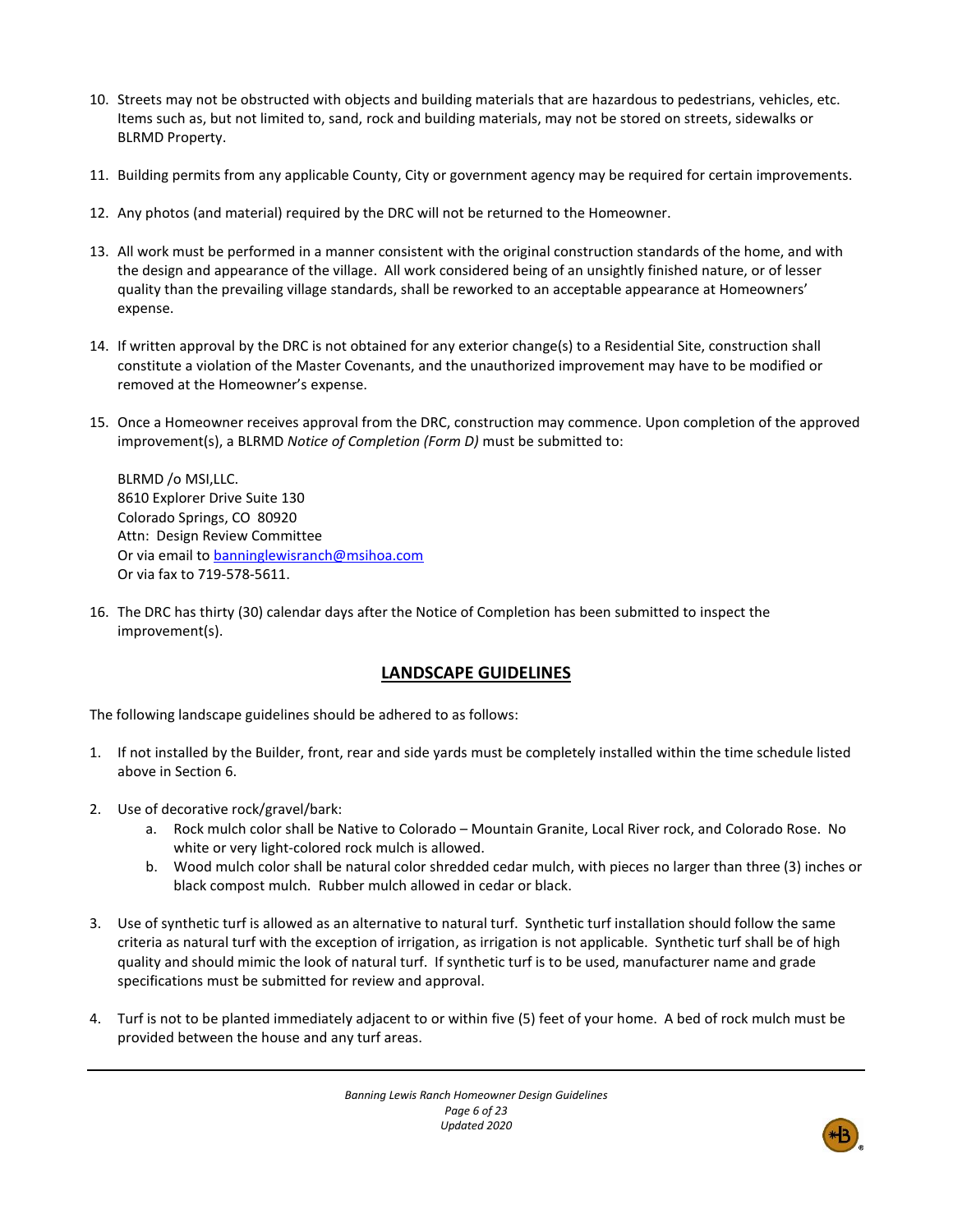- 5. A minimum of a two (2) feet rock mulch bed must extend along both sides of the property lines towards the foundation to account for the drainage easement.
- 6. Front yard garden art over two (2) feet in height requires DRC approval.
- 7. Vegetable gardens are allowed in the rear yard or applicably sized side yards.
- 8. Hardscape elements such as concrete, brick, stone, etcetera on front and side or backyards must match or compliment the exterior colors and materials of your home and not change established drainage patterns.
- 9. A permanent automated irrigating system must be installed, but no piping or sprinkler heads shall be within five (5) feet of foundation walls, slabs and easements.
- 10. Any existing street tree irrigation and landscaping alterations will require review and approval by the DRC. Reviews will be done on a case by case basis. Additional plantings may be required.
- 11. Modifications to builder installed front or side yard landscaping shall be submitted to the DRC for approval.
- 12. RESIDENTIAL LANDSCAPING
	- a. FRONT YARD Front yard landscaping is required and must be installed prior or at time of occupancy (Weather permitting). Upgraded landscaping packages shall be available to buyers through the builder. Xeriscape and Turf free landscapes are encouraged.
	- b. PAVING four (4) feet minimum entry walkways. Curved or angled walkways are encouraged to provide planting areas between porches and walkways.
	- c. PLANTING Front yards shall be fully landscaped and irrigated and may use a combination of natural turf, synthetic turf, trees, shrubs, perennials, ground covers, rock and mulch.
	- d. TURF LAWNS Lawns may not exceed 50% of the non-paved area of the front yard. Irrigated turf is not required. Synthetic turf may be used in front and rear yards, manufacturer name and grade specifications must be submitted for review to DRC for approval.
	- e. Canopy type trees are required at Tree Lawns with 25' minimum spacing.
	- f. Automatic irrigation systems are required for the front yard
	- g. Rock and mulch must be separated from turf areas using wide heavy gauge steel edging, concrete, brick for stone on a foundation. Rock mulch must have fabric weed barrier installed. Cedar and rubber mulch do not require fabric weed barrier, but it is encouraged.
	- h. MINIMUM LANDSCAPE REQUIREMENTS:
		- 1. Up to 50' lots 2-trees (1 canopy front lawn and 1 tree lawn), 5 5-gallon shrubs, 1 1-gallon perennials or ornamental grasses
		- 2. 51' to 65' lots 3-trees (2 canopy front lawn and 1 tree lawn), 5 5-gallon shrubs, 5 1-gallon perennials or ornamental grasses
		- 3. 66' to 80' lots 3-trees (2 canopy front lawn and 1 tree lawn), 5 5-gallon shrubs, 10 1-gallon perennials or ornamental grasses
		- 4. Corner Lots- considered to be 2 front yards.
	- i. MINIMUM PLANTING SIZES AND LANDSCAPING REQUIREMENTS:
		- 1. Canopy Trees (front lawn and tree lawn)- 2 ½ caliper at time of installation
		- 2. Front Lawn Tree Flowering or Ornamental (located in lawn area) 1 ½" Caliper at time of installation.

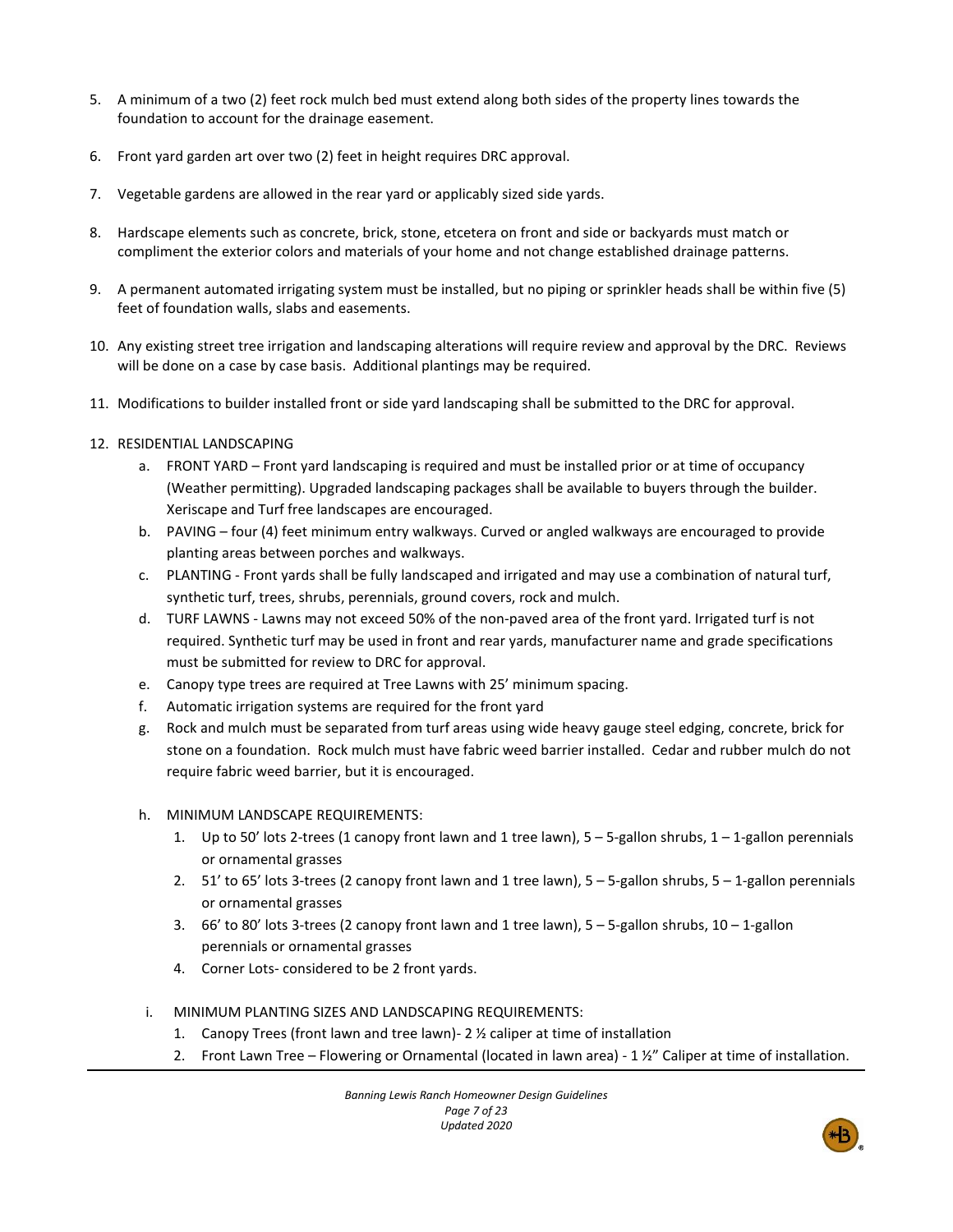- 3. Evergreen Trees Minimum of 6 8 feet tall at time of installation
- 4. All trees must be staked or guyed using metal T-post or wood lodge pole stakes. Guy wires must be maintained by the homeowner to keep all newly planted trees set plumb. Posts and stakes can be removed after 2 years from installation.
- 5. Shrubs- minimum of 5 5 gallons in front landscaping
- 6. Perennials or Ornamental Grasses 1 gallon
- 7. Rock Must be native to Colorado. No white or light-colored rock is allowed.
- 8. Boulders Must be native to Colorado and must be approved by the DRC
- 9. Mulch Shredded cedar mulch, rubber mulch or black composite organic mulch are all allowed. High contrasting mulch is prohibited.
- 10. Edging Edging must be limited to heavy (wide gauge) steel, concrete, brick or stone on a foundation
- 11. Automatic irrigation systems shall be required to be installed and maintained by the homeowner in all front yards
- 12. All rock /mulch areas must have fabric weed barrier installed.
- 13. All vegetation should be at least 5' away from the fence line

## 13. **Minimum rear yard landscaping is as follows:**

- a. One canopy or ornamental tree, minimum caliper 2  $\frac{y}{r}$  for canopy and 1  $\frac{y}{r}$  for ornamental
- b. Maximum turf of 70% in non-paved areas
- c. No minimum turf requirement
- d. 100% rear yard coverage required (applicable combination of turf, hardscape, mulch, planter beds, ground cover, etc.)
- 14. Any change in drainage must be approved by the DRC and include Engineering Drainage Certificate.
- 15. Plant material for your landscape should be selected from the approved plant palette located in Appendix A.

## **LANDSCAPE GUIDELINE TIPS**

- 1. There are numerous designers, contractors, books, videos, TV shows and existing homes that can help you develop a successful and pleasing landscape. Please refer to these resources when developing your own personal landscape plans.
- 2. Homeowners are encouraged to use individuality in their landscape design. Borrow the good ideas or develop them into your own unique expression.
- 3. A clean, simple design is preferred over one that is dominated by numerous elements. The size of your yard needs to be taken into account when preparing your landscape design. Designs should complement the scale of the space and not overwhelm it with masses of hardscape, architectural features or plant material that will become too large.
- 4. Prior to installing any walks, walls, etc. chalk or paint out the design to get a feel as to how it works in your yard. You should ask yourself the following questions:
	- a. Is the width of my proposed walks appropriate for their intended use?
	- b. Is the amount of hardscape planned in scale with the overall size of my yard?
	- c. Are any architectural features (such as a low pilaster with a light) in scale with the overall yard?
	- d. Are the colors and/or materials that I have selected for my hardscape elements compatible with my home's color palette?
	- e. Is drainage being considered

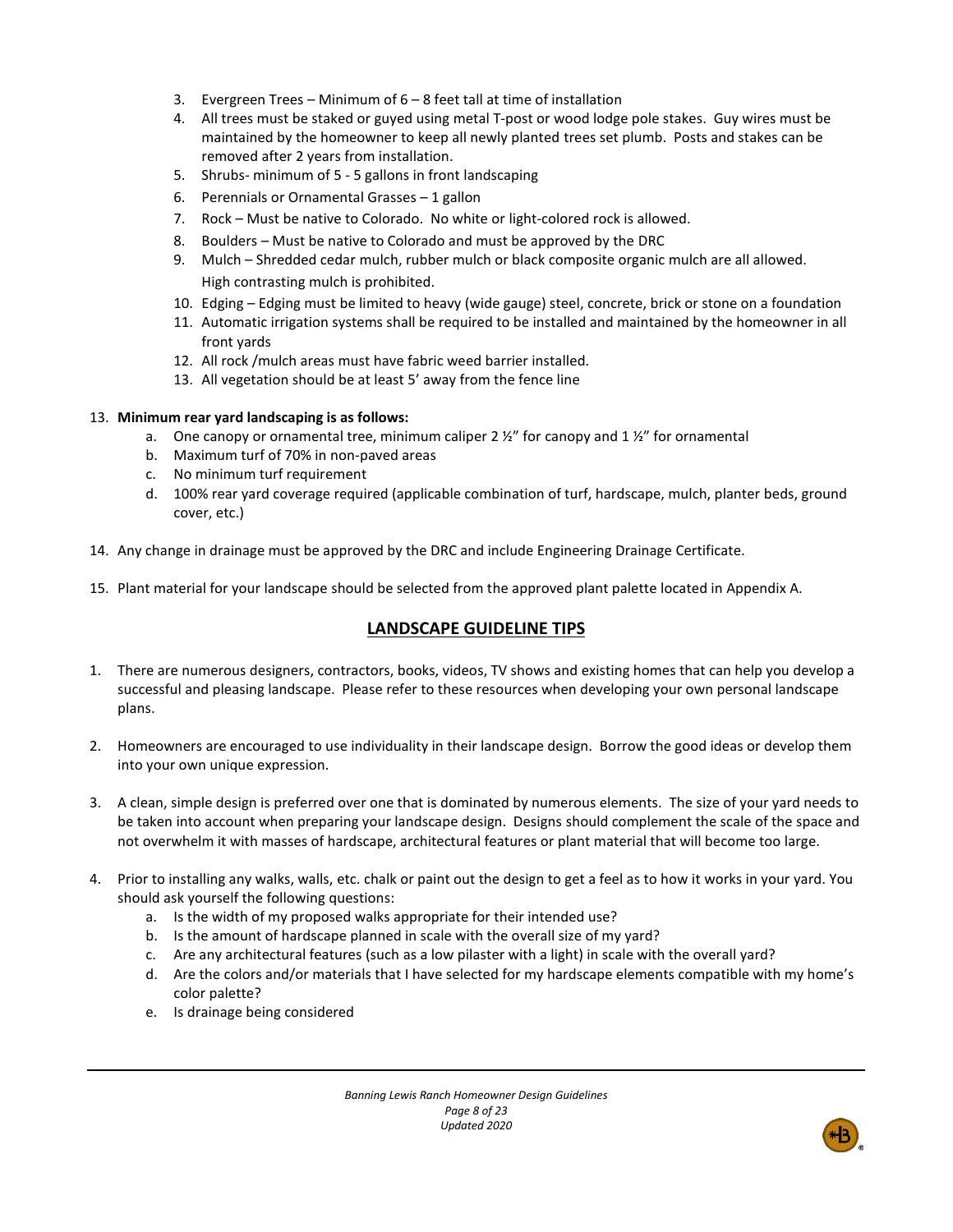- 5. When selecting garden art, it should reinforce the character of your home and landscape theme.
- 6. A weed abatement program prior to planting any of your plants is recommended.
- 7. Prior to installation, layout your plant material while they are still in the containers to get a feel for the spacing and overall look. Recommended spacing for shrubs is 75% of their ultimate growth width.
- 8. Installing a mow strip will help in keeping a clean edge along your lawn areas. Concrete is the most durable. Wood, masonry or plastic products are easy to install. In all cases, these should be installed so that no more than one (1) inch is exposed above the topsoil level.
- 9. Lawn areas should not be planted on a slope any steeper than 20%. This will allow for ease in mowing and minimize irrigation run-off.
- 10. Lawn areas can be planted with sod, by hand or hydro-seeding or in other ways as determined by the Homeowner.
- 11. When installing trees, shrubs, vines or espaliers, the diameter of the hole you dig should be twice that of the container it comes in. After setting it in the hole, backfill should consist of a combination of your existing soil blended with the amendments that were recommended in the soils test results you should obtain. A water basin consisting of a compacted mound of soil following the shape of the planting pit should be compacted around each plant.
- 12. If you are planting any trees that may potentially create root problems for your hardscape, you should install a linear root barrier to help provide protection. This should be installed along the edge of your hardscape as per the manufacturer's recommendations.
- 13. Small, single trunk trees should be staked to protect them from possible damage. A single or two stakes with two to three tree ties will help provide this protection. The tree stakes should be removed after a 2-year period.
- 14. Vine and/or espaliers should be removed from their nursery stakes or trellises and attached to the adjacent surface with plastic epoxy ties, wire or through some other means of attachment.
- 15. Ground cover should be installed at a spacing that will ensure full coverage while plants mature. An alternative to ground cover would be shredded mulch. This helps retain the moisture in the soil and impede weed growth.
- 16. After planting, apply water in sufficient quantities and as often as seasonal conditions require, and is permitted by the City Water Department, without excessive watering or ponding.
- 17. Thirty (30) calendar days after installation, all turf or grass areas should be fertilized with a general fertilizer such as 16-6-8 at the rate recommended by the manufacturer.
- 18. **\*Caution** Fertilizers with iron in them will stain your concrete when water is applied. Make sure that you sweep off all fertilizer prior to watering.

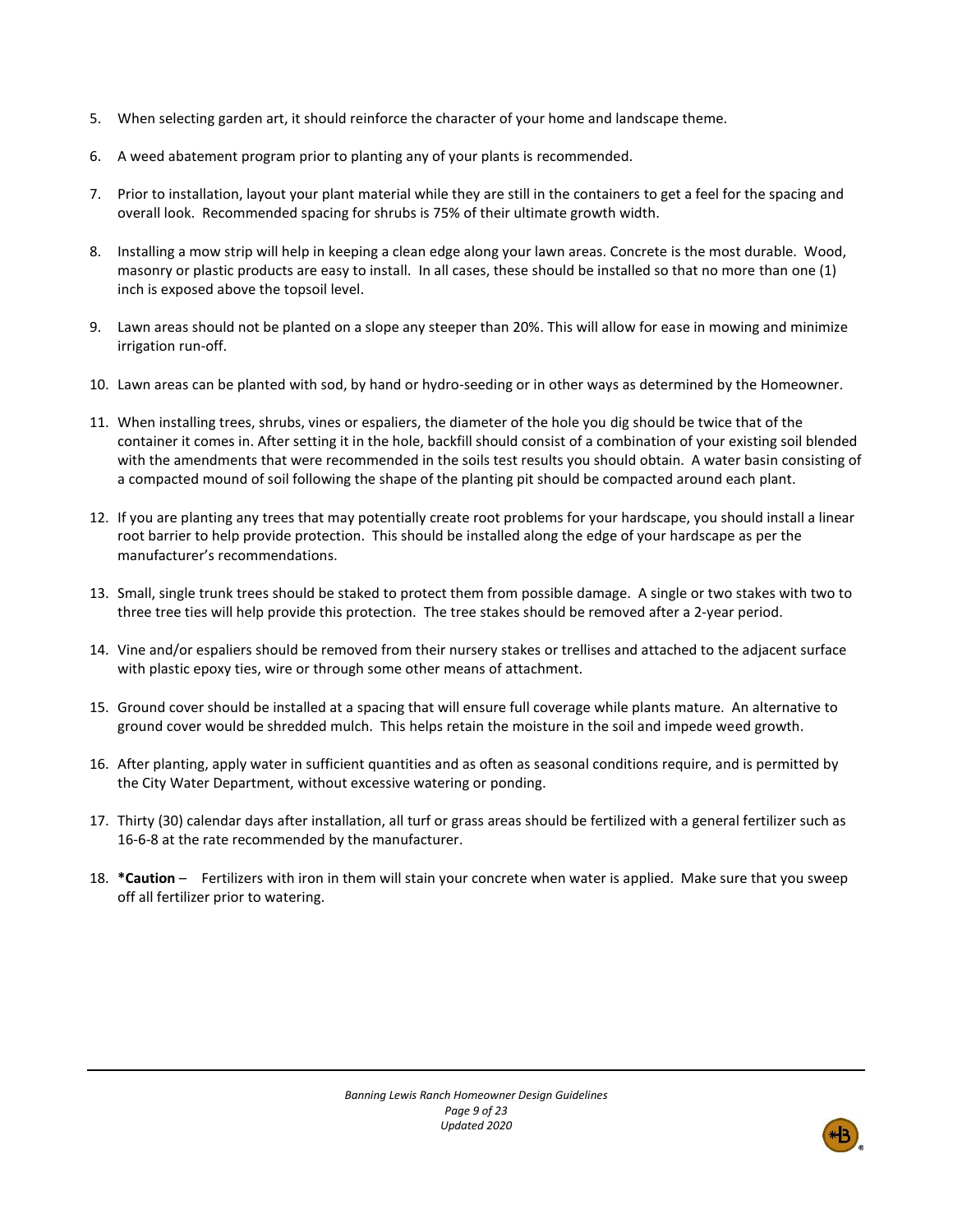## **SPECIFIC ARCHITECTURE & LANDSCAPE GUIDELINES**

## **Drains**

• Area and planter drains must be installed for adequate drainage to permit the plants to survive and minimize the ponding of water. There shall be no interference with the established drainage patterns over any Residential Site, or common area, without approval by the DRC. The landscape irrigation system should be designed to prevent excessive saturation of soils. Planters created by walkways next to a Residential Site should connect to a collector line which positively drains to the street (see Section 8.6 of the Master Covenants for additional criteria).

## **Exterior Lighting**

- Exterior lighting must be of low illumination level. Dark sky lighting principles should be utilized. Exterior solar low illumination lighting is pre-approved and does not need DRC approval. All other exterior lighting must have DRC approval.
- The dark sky principle is a way of using lighting (or the lack of lighting) to eliminate pockets of dark and light. Contrasting pockets of dark and light causes users' eyes to adjust more slowly as they pass in and out of these areas. The goal of dark sky lighting is to see the thing being lit (the house/porch) and not the light itself. The human eye automatically focuses on the brightest light source in range and adjusts to that accordingly. When you eliminate glare and create an environment with relatively even light levels, the human eye can see very clearly in much less light than you would imagine.

## **Exterior Painting**

• The Residential Site home exterior may be repainted without DRC approval so long as it is painted to match the existing approved paint colors of the home. Any change that deviates from the approved color of the home must receive written approval of the DRC. Photos of the home and each adjacent home is required with the proposed color palette planned along with the application forms.

#### **Exterior Stairs**

• The location, material, and color of new exterior stairs shall be compatible with the existing home. Stair supports must be designed as integral parts of the house. Prefabricated metal stairs may be permitted if they are compatible with the architecture of the home. The addition of any exterior stair system must have DRC approval.

#### **Fences**

- Fences of chain link, poultry wire, lattice, aluminum, sheet metal, plastic, fiberglass, reeds, straw, bamboo, rope and other similar temporary or commercial materials are not permitted.
- Solid wood fencing that becomes discolored may be required to be stained the natural color of the wood. **No colored/tinted staining is allowed.**
- No double fences shall be allowed along the same property line.
- Fencing shall not exceed four (4) feet in height (unless the home is a part of the Carriage or Bungalow Collection).
- Community perimeter fencing bordering BLRMD Property shall not be replaced with any other type of fencing other than what was installed by the Builder or BLRMD.
- Front yard "picket fence" type fencing is allowed with DRC approval. Front yard fencing:
	- o Should not exceed four (4) feet in height.
	- $\circ$  Should coordinate with the cross-buck fence or the architectural style of the home.
	- o Should not be located any closer than 18" to the back of sidewalk.
	- o No front yard fencing is allowed in the tree lawn area.

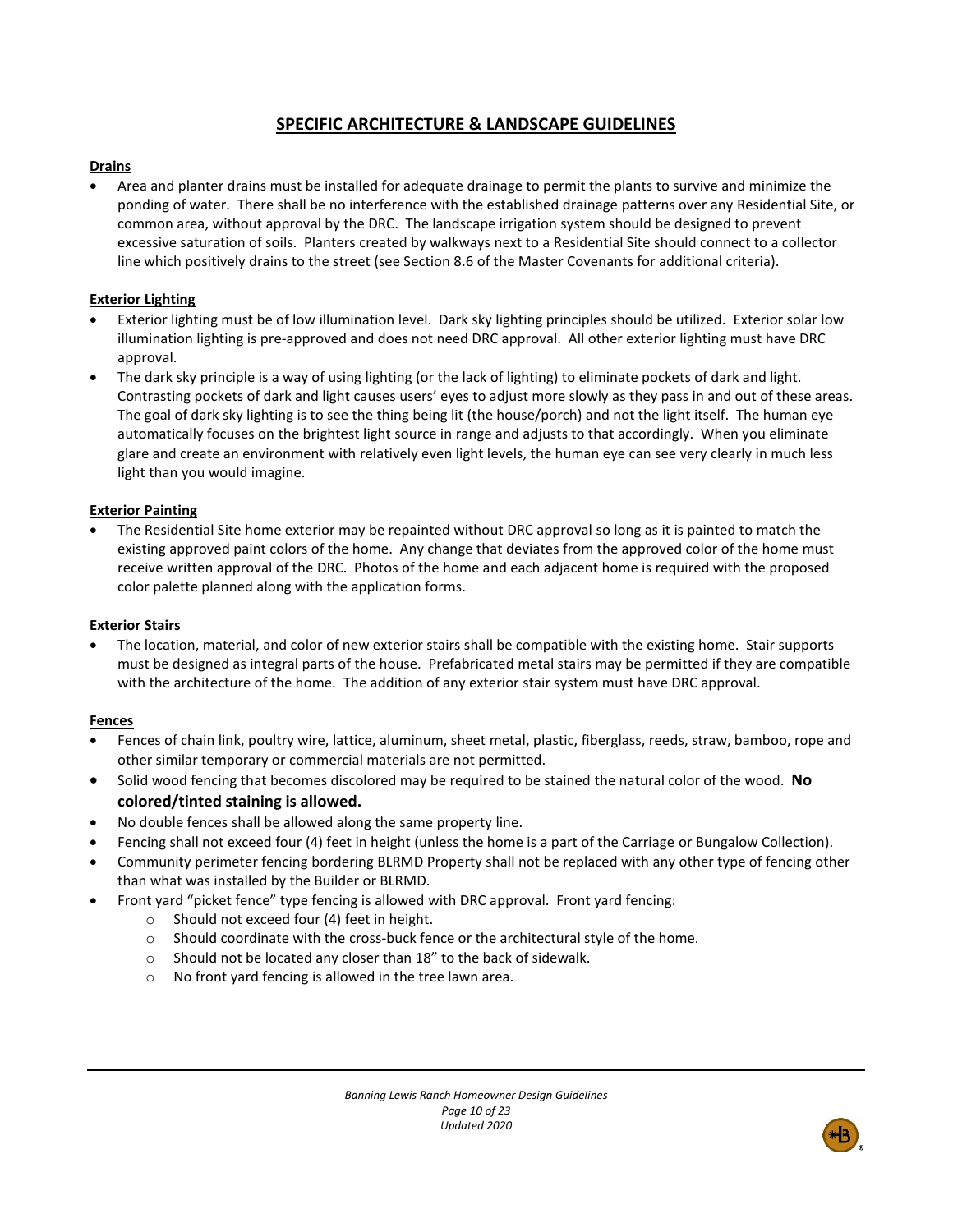## **Walls**

- All walls require DRC approval.
- Decorative or utility walls (retaining, seat, etcetera) shall be located at least 3' 5' feet from the property line to allow for a landscape buffer.
- Walls shall be no more than 30" high.
- Walls shall be no more than 30' in length.
- Wall materials (stone, brick, stucco, split face block, etc.) should be selected to match the exterior color palette of the home and color image samples must be submitted for approval.

## **Pet Enclosures**

- Pet enclosures (i.e., dog runs) must be submitted to the DRC for review for all Residential Sites. Standard type dog houses are allowed and do not need DRC approval as long as they do not exceed four (4) feet in height and compliment the architectural style and colors of the home.
- Pet Enclosures should not be any higher than adjacent fencing. Four (4) feet when adjacent to cross buck fencing, or six (6) feet when adjacent to certain perimeter fencing.
- Chain link, lattice, chicken wire and/or hog wire enclosures are not permitted.
- Welded wire mesh fencing may be attached to existing cross buck fencing to enclose small pets using the following criteria:
	- $\circ$  The wire fencing type must be 14 Gauge Galvanized Welded Wire Fence with 2" x 4" openings available through many manufacturers.
	- o Wire fencing shall not exceed the height of the top horizontal rail of cross buck fencing. Wire fencing shall be attached to the cross-buck fencing rails using secure fasteners located no more than 12" on center and fasteners shall be of a material coated to prevent rust and staining of cedar.
	- o Wire fencing shall be installed on the homeowner yard side of the cross-buck fencing (the inside of the crossbuck wood fence).

## **Maximum Heights**

• The maximum building heights of all improvements shall be consistent with the County, City or governmental agency. The homeowner is responsible for obtaining any required permits if needed.

## **Tree Lawns (Parkways) and Street Trees**

- The tree lawn (parkway), which is defined as the space between the curb and the sidewalk, is a key element to the overall neighborhood street scene. Street tree species have been selected for their ability to reinforce the village theme and compliment the architectural scale of the neighborhood. Trees will be planted by the Builder in the neighborhood areas at a frequency to ensure a visible street program. This may result in more than one tree per Residential Site. These areas on the Lots or in the City right-of-way are designated as street tree areas. Existing tree lawn (parkway) landscape alterations must be submitted to the DRC for consideration. The DRC will review these on a case by case basis and additional plantings may be required.
- Feeding, maintaining, and irrigating the trees and landscaping in the Homeowner's front yard and street tree area is the Homeowner's responsibility.
- The Homeowner may not remove or relocate the trees in the street tree areas.
- If any tree in a street tree area requires replacement, the Homeowner must replace the street tree in the same location with a tree of the same variety unless otherwise approved by the DRC.
- Existing street tree irrigation must be maintained as installed.

#### **Pools and Spas Above Ground**

• Spas and similar water features such as swimming pools and hot tubs are permitted in rear yards (or side yards if they are wide enough) without DRC approval if they are at least five (5) feet from any property line, are toned in color to compliment the exterior of the home or are screened with landscaping. A swimming pool, spa or other similar water

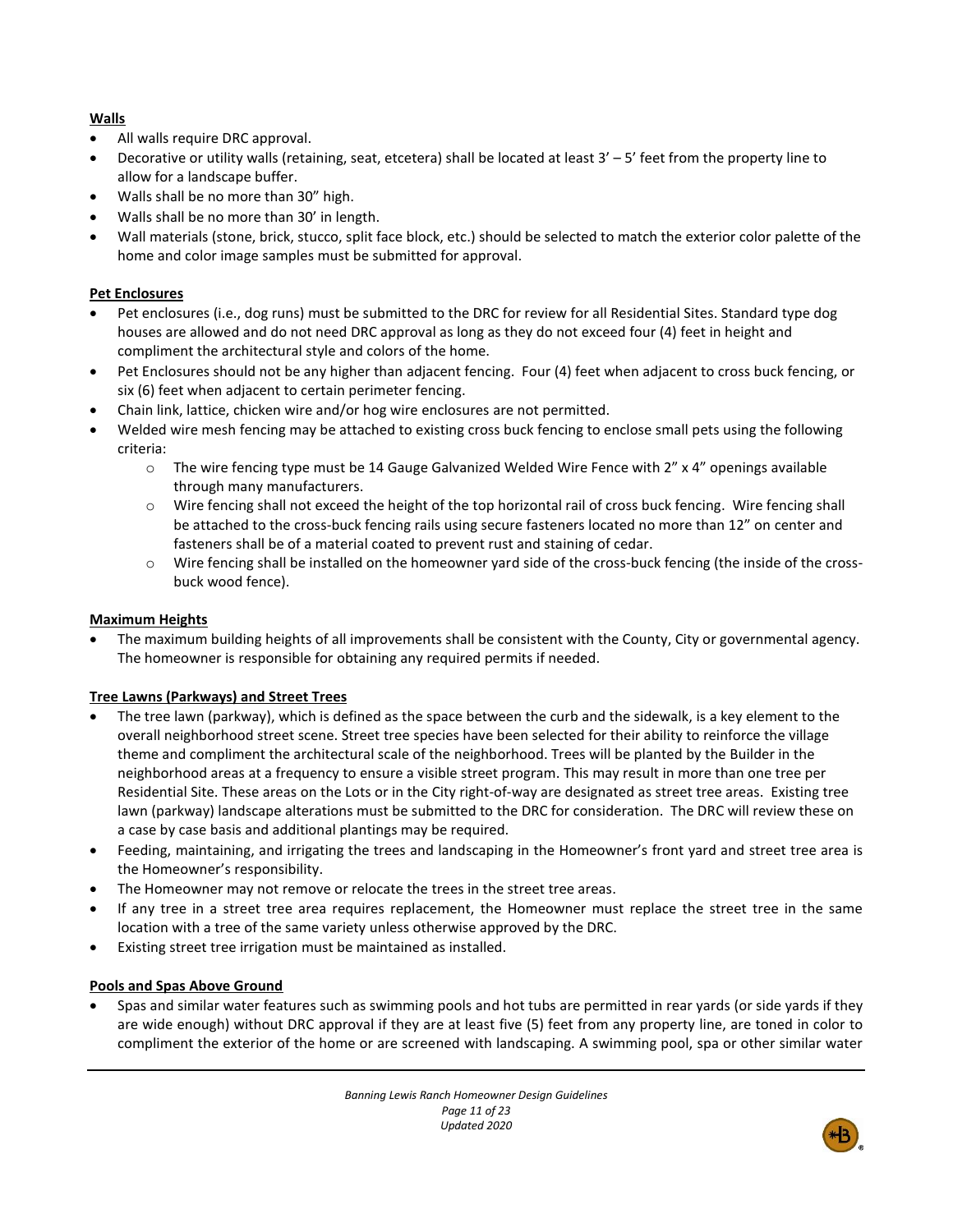feature must not damage existing walls or fences. All equipment shall be completely screened from view from publicly visible areas, and all reasonable efforts to minimize noise must be undertaken by the Homeowner.

• Privacy structures and fencing for pools and spas require DRC approval for all Residential Sites. Privacy structures and fencing should complement the exterior style and color of the home and/or existing fencing.

## **Screen/Security Doors**

• Screen/Security doors on the front door entrances shall be painted to match the color of the front door and the style must conform to the architectural character of the home. Screen doors do not need DRC approval if these criteria are met.

## **Custom Storage Sheds/Utility Buildings**

- Custom Storage sheds, utility buildings, gazebos, pergolas, arbors, trellis, playhouses, etcetera, must be submitted to the DRC for approval and must adhere to the following:
	- o Be constructed as a permanent improvement on a concrete foundation.
	- o Match the same color as the home or be complimentary in nature.
	- o Plant material must be used to soften the look of the structure, be planted within 30 calendar days, and continuously maintained thereafter.
	- o Homeowner is responsible for obtaining any permits needed

## **Pre-Fabricated Storage Sheds/Utility Buildings**

- Pre-Fabricated storage sheds and/or utility buildings (i.e., Tuff Shed, Rubbermaid, etcetera type structures) over four (4) feet in height must be submitted to the DRC for approval and adhere to the following:
	- o Be set on a concrete or gravel foundation.
	- o Plant material must be used to soften the look of the structure, be planted within 30 calendar days, and continuously maintained thereafter.
	- o All pre-fabricated storage sheds and/or utility buildings regardless of whether they exceed four (4) feet in height shall be in a neutral color that coordinates with the home or community fencing.
	- o Homeowner is responsible for obtaining any permits needed

## **Visual Barrier/Privacy Screen**

- Any plant material, including trees and shrubs, planted to create a visual barrier/privacy screen on all Residential Sites, must be reviewed by the DRC. If more than two (2) trees are planted in a row the following criteria is applied:
	- o Trees must be spaced five (5) feet or more than their ultimate branch/limb width to assure at least five (5) feet of open space between trees.
	- o Trees are to be selected that maintain an open appearance or must be pruned to maintain an open appearance.

## **Window Awnings**

• All Awnings must be submitted to the DRC for approval. Awnings must be compatible with the color and design of the existing home. They must be simple in design and color. The size, location, and form must be in scale with the window. Awnings must be properly maintained to the satisfaction of the DRC and may not be kept when frayed, spilt, torn, or faded. Temporary sunshades attached to the outer wall of the house, patio cover, or gazebo such as rolls of bamboo, fiberglass or reed are not permitted.

#### **Window Coverings**

• Only curtains, drapes, shutters, or blinds may be installed as permanent window covers. No bed sheets, aluminum foil, paint, newspaper or similar coverings deemed to be inappropriate for a window covering shall be applied to the windows or doors of any home. Homeowners may use white sheets or temporary paper blinds to cover windows after the close pending the installation of drapes, curtains, shutters or other appropriate interior window coverings for three (3) months from the closing. Window coverings do not need DRC approval.

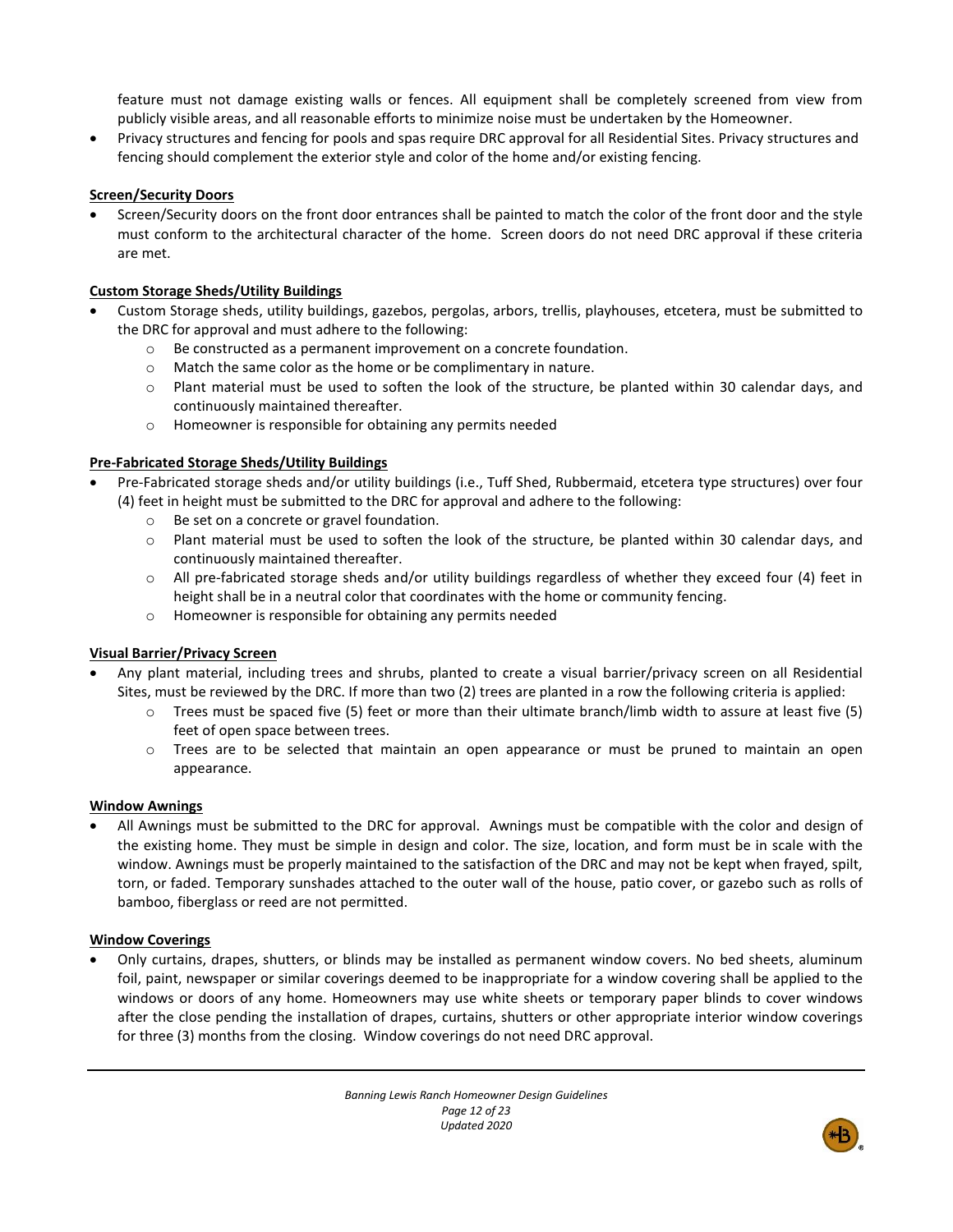## **Flag Poles**

• The installation of flags and flag poles shall be submitted to DRC for review and must meet the Federal Flag Code of P.L 94-344; 90 stat. 810; 4 U.S.C SECS 4- 10.

## **Front Yard Garden Art**

• Must be submitted to the DRC for approval if the front yard garden art exceeds two (2) feet in height. Photo required for submittal.

## **Garden Window**

• Must be submitted to the DRC for review and approval. This is considered an architectural improvement.

## **Ground & Garden Level Decks**

• Must be submitted to the DRC for review and approval.

## **Lamp Posts**

• Must be submitted to the DRC for review and approval.

## **Satellite Dishes/Antennae**

- All satellite dishes, MMDS An antenna designed to receive (wireless cable) programming services via multichannel, multipoint distribution services; and DBS – A antenna designed to receive direct broadcast satellite service antenna must be one (1) meter (39") in diameter or less are permitted and do not require DRC approval.
- Antenna larger than one (1) meter (39"), except TVBS An antenna designed to receive over-the-air television broadcast signals are generally prohibited and must be submitted to the DRC to be reviewed on a case by case basis.
- All satellite dishes, MMDS are to be secured on a pole, pallet or the homes structure (but not recommended). Securing on fencing is strictly prohibited.

## **Solar Energy Systems**

- Each Homeowner may install a solar energy system which serves the Residential Site so long as (a) the design and location of the solar energy system meets the requirements of all applicable governmental ordinances and (b) said design and location receive the prior written approval of the DRC.
	- o Energy systems must be integrated into the roof design, to respond to the roof slope, and designed to minimize the profile of the collector.
	- o Frames must be colored to compliment the roof.
	- o Natural aluminum frames are prohibited.
	- $\circ$  Support for solar equipment shall be located in a manner which minimizes visual and noise impact.

## **PREAPPROVED IMPROVEMENTS**

#### **Address Sign**

• All homes must have a house number visible from the street and all house number(s) replacing the original number(s) do not need DRC approval as long as they do not exceed six (6) inches in height and the entire area of the sign shall not exceed 1 square foot. Acceptable materials shall include, but are not limited to: wood, ceramic tile, and metal.

#### **Basketball Backboards**

- The DRC has determined the following:
	- o No *permanent* basketball goals, hoops, backboards or nets shall be installed in the *front yard* of a Residential Site. Permanent basketball goals, hoops, backboards or nets may be installed in the *rear or side yard* of a Residential Site without DRC approval if they are at least five (5) feet from any property line and does not make use of neon color tones. Permanent basketball backboards may not exceed 12' feet in height.

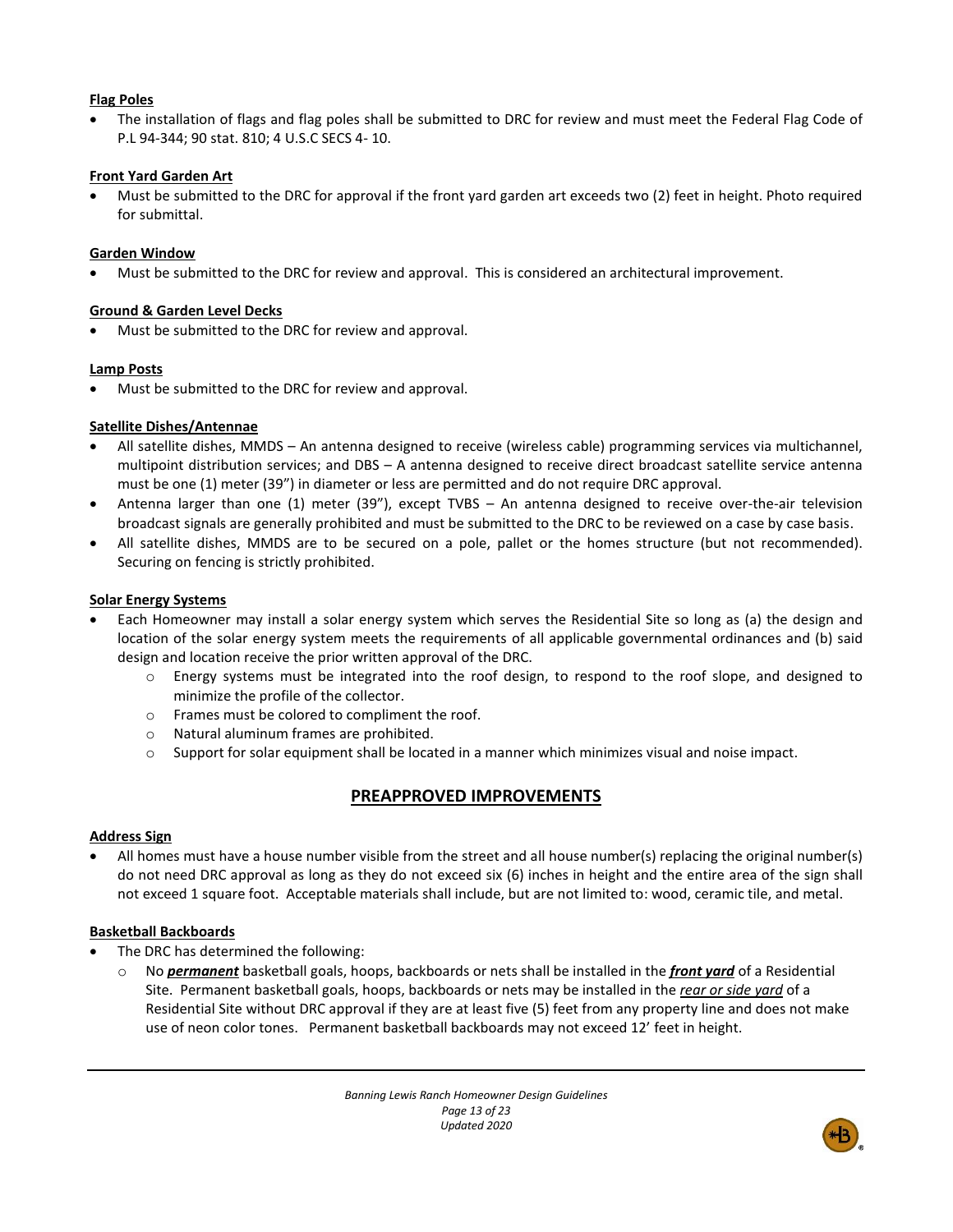- o Basketball backboards may be attached to the rear or side of a residence without DRC approval as long as the backboard and all attachments are painted to match adjacent surfaces or be transparent to reduce their prominence on the building elevation.
- $\circ$  Basketball backboards that are free-standing and portable are not allowed in the public right-of-way, streets, sidewalks, parkways or driveway aprons. These backboards must be stored away from view when not in use. Storing backboards in front or side yards or driveways is prohibited.

## **Exterior Solar Lighting**

• Exterior solar low illumination lighting is pre-approved and does not need DRC approval. All other exterior lighting must have DRC approval.

## **Playground Equipment**

• The DRC has determined that no permanent playground equipment, trampolines or trampoline fences, or similar sport equipment shall be installed in the front yard of a Residential Site. Permanent playground equipment, trampolines or trampoline fences or similar sport equipment may be installed in the rear or side yard of a Residential Site without DRC approval if they are at least five (5) feet from any property line and do not make use of neon color tones. Playground equipment may not exceed 10' feet in height.

## **Exterior Shutters**

• Do not need DRC approval as long as the new shutters must match existing shutters, as installed by the Builder, in style and color.

## **MISCELLANEOUS ITEMS**

## **Holiday Lighting and Decorations**

- Placement and display of holiday lighting is permitted without DRC approval from October 15<sup>th</sup> through January 31<sup>st</sup>, **ONLY**.
- Holiday decorations can be displayed 30 days prior to the holiday and 15 days after the holiday, but no longer than 45 days total.

## **Unsightly Items**

• All weeds, rubbish, debris, or unsightly materials or objects of any kind shall be regularly removed from the Residential Site and shall not be allowed to accumulate thereon. All clotheslines, refuse containers, wood piles, storage areas, machinery, and equipment shall be prohibited upon any Residential Site unless obscured from view of adjoining streets, Residential Sites, sidewalks, homes, or BLRMD Property.

## **Trash/Recycle Cans**

• Must be stored in the garage or screened from view of street, common areas and adjacent neighboring properties, behind the fence. Trash and Recycle cans are permitted to be on the street the day before and the day of pickup. All cans must be removed on the day of pickup and stored as designated above. Storage in rear or side yards behind fencing is permitted.

## *Conditions not defined: Any condition or material not defined within these Homeowner Design Guidelines shall become a matter determined at the sole discretion of the DRC.*

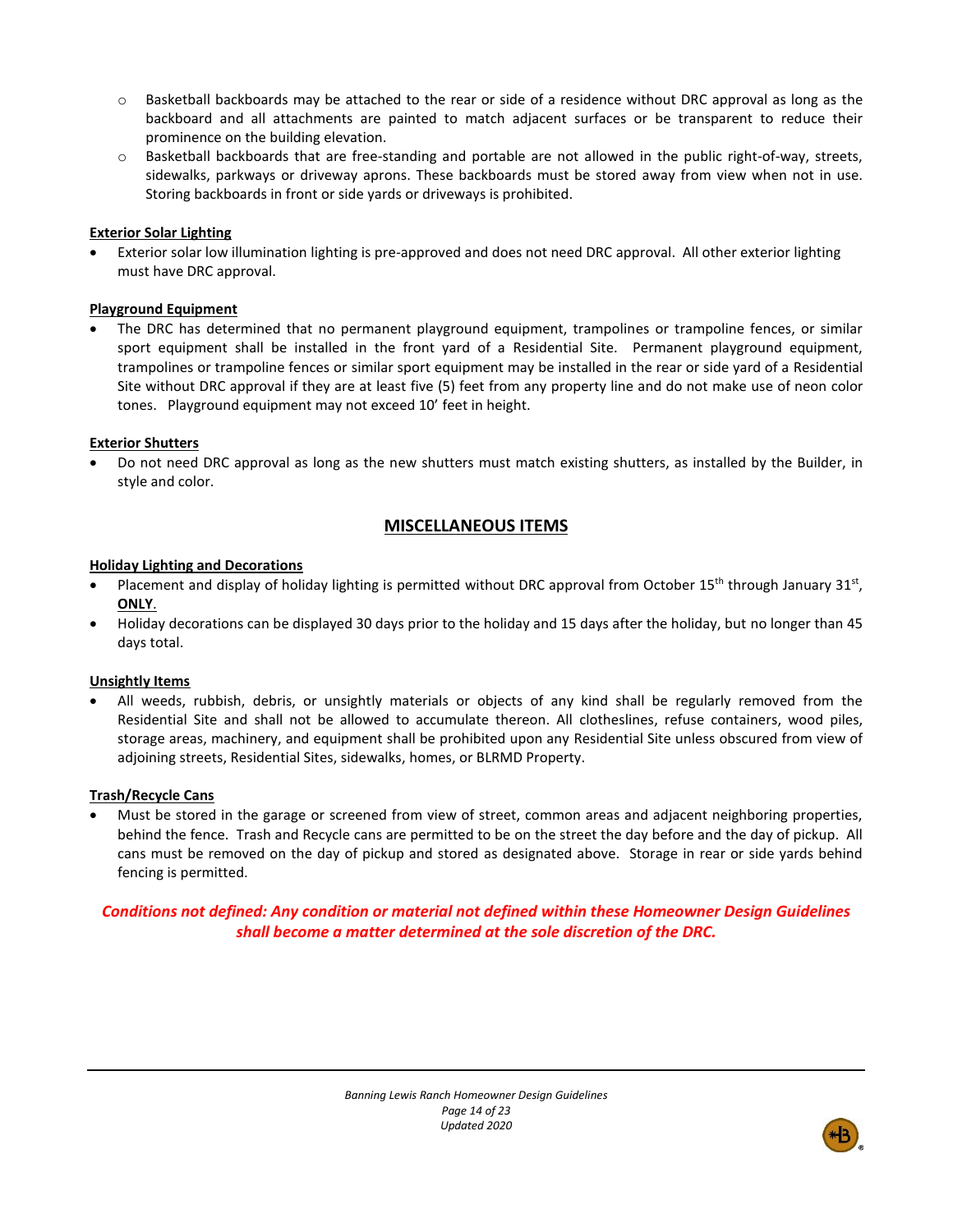## **COMMUNITY GUIDELINES**

## **Tenant Guidelines**

- 1. The Homeowner shall have the responsibility to acquaint their tenants and guests with the BLRMD Governing Documents.
- 2. For the purpose of these community guidelines, a tenant shall be defined as anyone in possession of all or part of a Homeowner's home in exchange for any sort of consideration or compensation.
- 3. The Homeowner will, at all times, be responsible for his or her tenant's compliance with all the provisions of the BLRMD Governing Documents. Penalties and other actions to correct violations will be assessed against the Homeowner even though the violation was committed by the tenant(s).
- 4. The Homeowner is solely responsible for payment of assessments and fines levied by the BLRMD.
- 5. Disturbances and disorderly conduct by tenant(s) can result in a fine or legal action against the Homeowner. Preserving the community and maintaining harmony among homeowners are the ultimate goals of the Metropolitan District. If tenant(s) are violating these goals, the Homeowner is required to take the necessary measures to correct the situation.

## **Vehicle Parking Guidelines**

- 1. Mopeds and motor bikes are subject to vehicle code restrictions and are limited to travel on public streets (i.e., both driver and motor bike must be licensed if required by state and local laws). Use on pathways, trails and any BLRMD property is prohibited.
- 2. The garage shall be maintained by the Homeowner in a condition as that it will accommodate at least the number of authorized vehicles for which it was designed. Garages may not be altered for additional living space.
- 3. No Homeowner shall conduct major repairs to any vehicle upon their Residential Site unless performed in a closed garage. Venting is permitted so long as the noise levels do not cause a nuisance to neighboring properties.
- 4. Streets within Banning Lewis Ranch are City owned and maintained as public streets.

## **Sign Guidelines**

The DRC has determined the following regarding "Open House" and "Garage Sale" signage on BLRMD Property.

- 1. Only one (1) sign (in total) per corner on major streets (a major street is defined as any street outside of the various developments). At a four-way intersection, there are four corners where only four (4) signs may be placed.
- 2. Signs may not remain on BLRMD Property overnight.
- 3. No riders or flags are permitted.
- 4. Signs not complying with the Community Guidelines may be summarily removed by BLRMD.

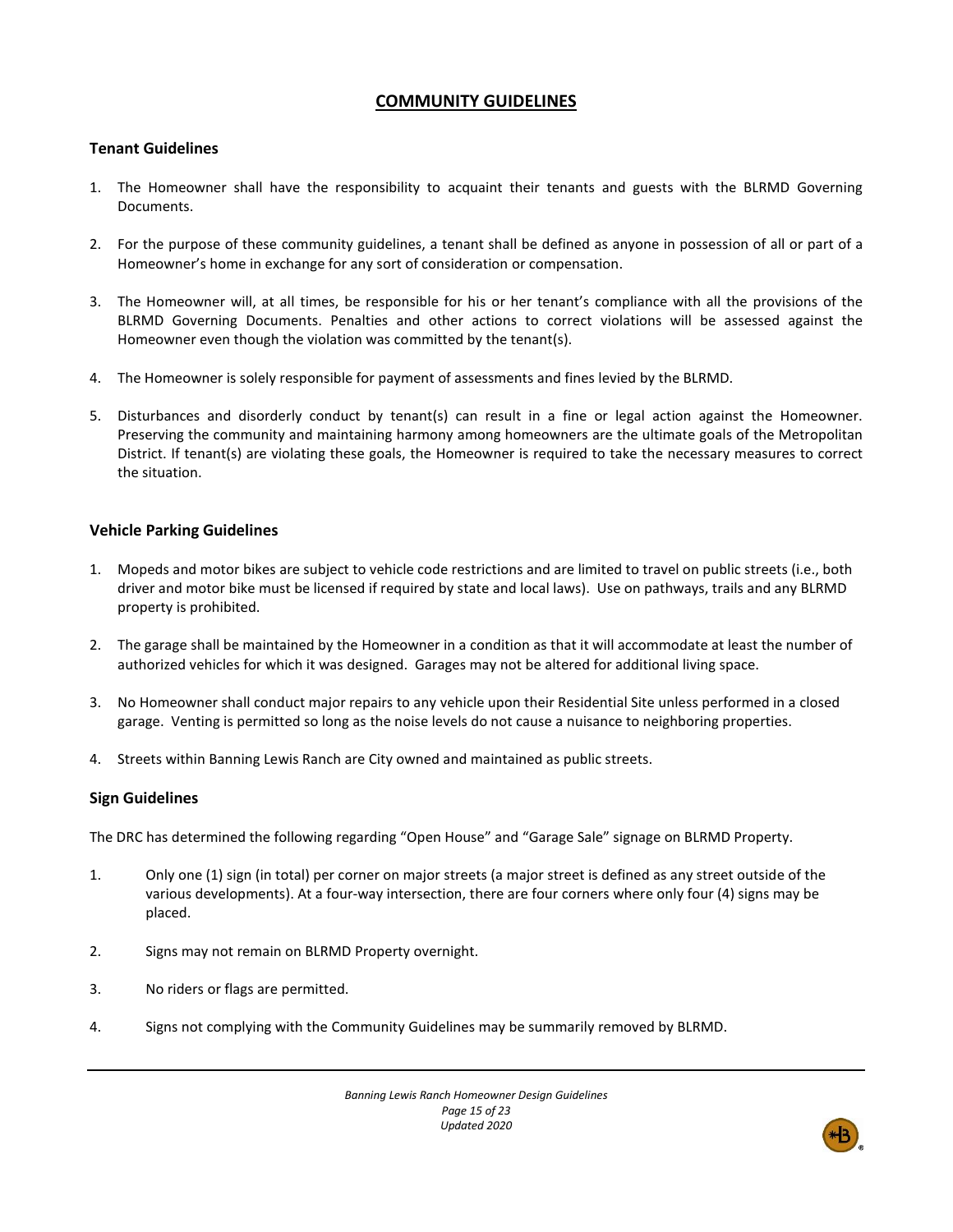- 5. The following criterion applies to "Open House" signs.
	- (a) Owners (or their agents) wishing to advertise "Open House" for the purpose of selling their homes, must use a standard sign with restrictions on type, location and quantity.
	- (b) Signs are to be no larger than 3' x 4'.
- 6. The following criteria applies to "Garage Sale" signs:
	- (a) Homes wishing to advertise "Garage Sale" for purposes of selling their goods must use a standard sign with restrictions on type, location and quantity.
	- (b) Signs are to be no larger than 3' x 4'.
- 7. Service provider signs Allowed one (1) sign per house for a maximum of 30 calendar days on display. After the 30-day period, the sign must be removed.

## **Pet Guidelines**

- 1. All dogs shall be kept on a leash and in control of the Homeowner, when not on the Homeowner's fenced yard.
- 2. Each pet owner shall clean up all waste deposited by their animals upon BLRMD Property, sidewalks, property of other Homeowners, and their own property.
- 3. Excessive dog barking or other animal noise may be deemed a nuisance.

## **Contractor Guidelines**

The Homeowner is to ensure that any contractor they hire to perform work adheres to the following:

- 1. Contractor shall abide by all traffic safety rules and signs and otherwise. Banning Lewis Ranch is a family community; contractors must watch for children at play.
- 2. Vehicles and other equipment must be parked in such a manner so as not to block traffic or access to fire hydrants, driveways, or streets.
- 3. Contractors will not leave vehicles, equipment, trash, construction debris or material on public streets overnight.
- 4. Contractors should adhere to City guidelines to perform work. The following hours are recommended:

7:00 a.m. – 7:00 p.m. (or dusk) Monday through Friday 8:00 a.m. – 6:00 p.m. (or dusk) Saturdays

## **No construction access on Sundays or Holidays**

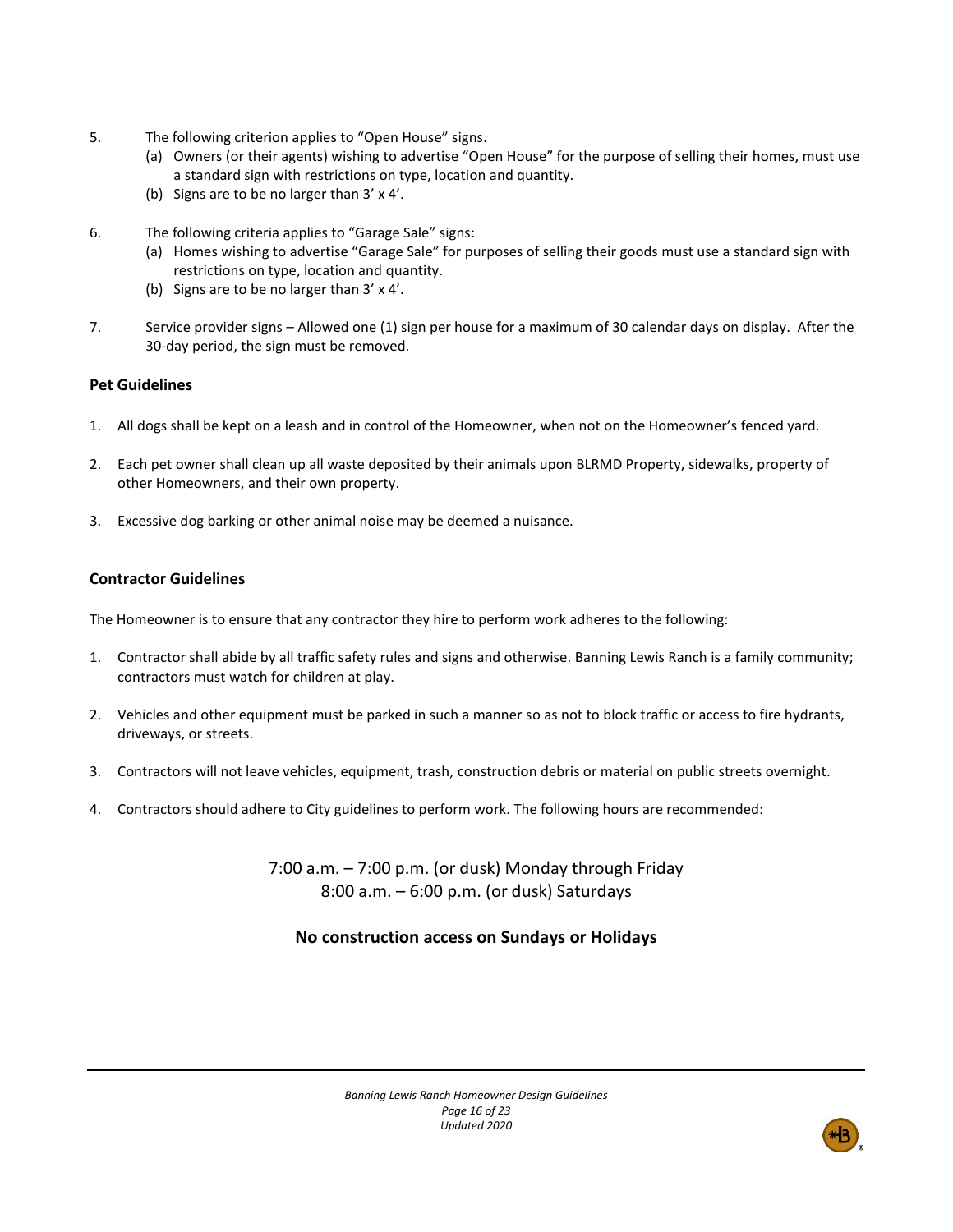## **APPENDIX A:**

## **PLANT PALETTE**

The following plants are approved for use within Banning Lewis Ranch. This Palette is categorized by plant type, trees, shrubs, groundcovers, grasses and wildflowers and their water requirements.

Irrigation hydrozones are determined by natural water availability and water requirements of plant material used in groupings. They are represented by four categories, Very Low (0"-7"), Low (7"-15"), Moderate (15"- 25") and High (>25"). The number of inches means the number of inches of rain per year those plant types require. The Colorado front range typically gets 13-15" per year, so anything above that will require supplemental irrigation. In theory, homeowners could do without irrigation if the plants required less than this, but supplemental irrigation is used for establishment and to provide the best growing conditions possible.

The idea is to plant using "hydrozones", where all the plants in a given irrigation zone have similar water requirements. This is good for the plants and reduces water usage because otherwise irrigation would be provided for the plant with the highest water needs, resulting in overwatering of other plants. Obviously, the more sustainable approach is to use the lowest water plants possible in one given area. Use of plant material with the same water requirements in similar microclimates (top or toe of slope, south facing, protected areas, shade or full sun) will aid in irrigation design and water use efficiency when determining the supplemental watering needs of the landscape design. Some plant materials may be borderline hardiness in the Banning Lewis Ranch area due to cold intolerance, soil conditions, or other special microclimatic needs. Others may sunburn in certain exposures. Homeowners should review the use of all plants with a knowledgeable professional or consult reference material. Plants not on this list may be submitted to the Design Review Committee for approval.

# **Deciduous Trees**

#### *Dry Water Requirement (13"-20")*

American Plum – Prunus americana Black Locust – Robinia psuedoacacia Bur Oak – Quercus macrocarpa Common Buckthorn – Rhamnus cathartica Common Hackberry – Celtis occidentalis

#### *Adaptable Water Requirement (18"-28")*

American Elm – Ulmus americana Amur Chokecherry – Prunus maackii Amur Maple – Acer ginnala Blackhaw Viburnum – Viburnum prunifolium Cockspur Hawthorn – Cratageus crus-galli Downey Hawthorn – Cratageus mollis Frontier Elm – Ulmus 'Frontier' Green Ash – Fraxinus pennsylvanica Hedge Maple – Acer campestre Kentucky Coffee Tree – Gymnocladus dioica Lacebark Elm – Ulmus parvifolia Netleaf Hackberry – Celtis reticulata

Tallhedge Buckthorn – Rhamnus frangula Tree of Heaven – Ailanthus altissima Wafer Ash – Ptelea trifoliata

Narrow-leaf Cottonwood – Populus angustifolia Native Hawthorn – Cratageus erythropoda Peking Lilac – Syringa pekinensis Plains Cottonwood – Populus sargentii Redhaw Hawthorn – Cratageus macrantha Russian Hawthorn – Cratageus ambigua Tatarian Maple – Acer tataricum Turkish Filbert – Corylus colurna Washington Hawthorn – Cratageus phaenopyrum Wayfaringtree Viburnum – Viburnum lantana

*Banning Lewis Ranch Homeowner Design Guidelines Page 17 of 23 Updated 2020*

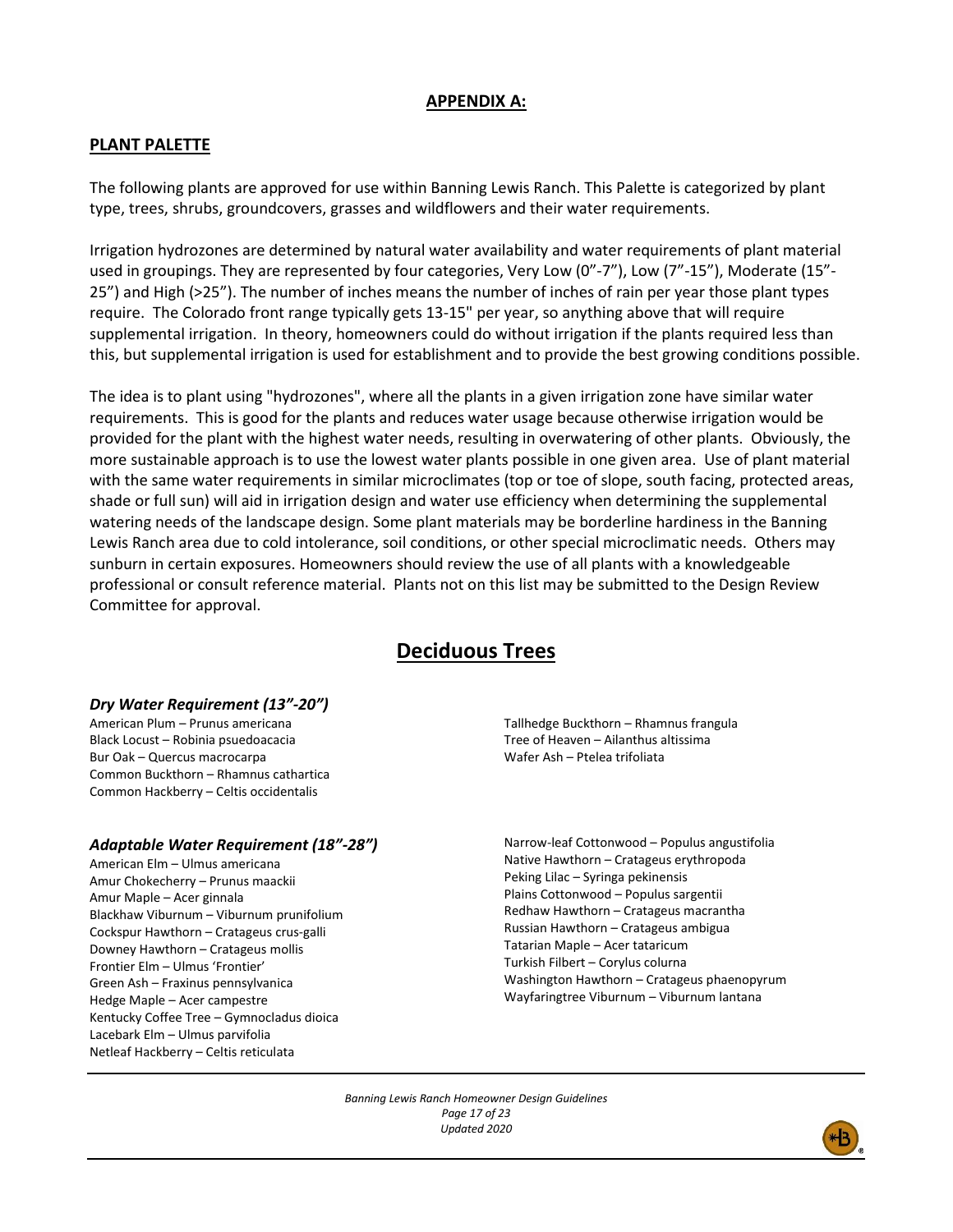#### *Steady Water Requirement (23"-28")*

Allegheny Serviceberry – Amelanchier laevis American Hornbeam – Carpinus caroliniana American Linden – Tilia americana American Sycamore – Platanus occidentalis Amur Corktree – Phellodendron amurense Apricot – Prunus armeniaca Black Walnut – Juglans nigra Blue Ash – Fraxinus quadrangulata Canada Plum – Prunus nigra Common Cottonwood – Populus deltoides Crabapples – Malus spp. English Oak – Quercus robur European Mountain Ash – Sorbus aucuparia Fremont Cottonwood – Populus fremontii Ginko – Ginko biloba Golden Rain Tree – Koelreuteria paniculata Honeylocust – Gleditsia tricanthos Horsechestnut – Aesculus hippocastanum Japanese Tree Lilac – Syringa reticulata Japanese Zelkova – Zelkova serrata Lanceleaf Cottonwood – Populus x acuminate Littleleaf Linden – Tilia cordata

## *Wet Water Requirement (>36")*

Peach-leaf Willow – Salix amygdaloides Yellowwood – Cladrastis kentukea lutea Mayday Tree – Prunus padus Nanking Plum – Prunus tomentosa Northern Red Oak – Quercus rubra Norway Maple – Acer platanoides Oakleaf Mountain Ash – Sorbus thuringiaca Ohio Buckeye – Aesculus glabra Purple Flowering Plum – Prunus cerasifera Quaking Aspen – Populus tremuloides Redmond Linden – Tilia americana 'Redmond' Rocky Mountain Maple – Acer glabrum Serviceberry – Amelanchier grandifl ora Silverleaf Linden – Tilia tomentosa Sour Cherry – Prunus cerasus Swamp White Oak – Quercus bicolor Western Catalpa – Catalpa speciosa Western River Birch – Betula occidentalis White Ash – Fraxinus americana White Oak – Quercus alba Yellow Buckeye – Aesculus octandra

# **Evergreen Trees**

#### *Dry Water Requirement (13"-20")*

Bristlecone Pine – Pinus aristata Limber Pine – Pinus fl exilis Mugo Pine – Pinus mugo mugo One-seed Juniper – Juniperus monosperma

## *Adaptable Water Requirement (18"-28")*

Austrian Pine – Pinus nigra Eastern Redcedar – Juniperus virginiana Southwestern White Pine – Pinus strobiformis

## *Steady Water Requirement (23"-28")*

Colorado Blue Spruce – Picea pungens Douglas Fir – Pseudotsuga menziesii Eastern White Pine – Pinus strobus Scotch Pine – Pinus Sylvestris White Fir – Abies concolor

Pinon Pine – Pinus edulis Ponderosa Pine – Pinus ponderosa Rocky Mountain Juniper – Juniperus scopulorum Upright Juniper – Juniperus chinensis & cvs.

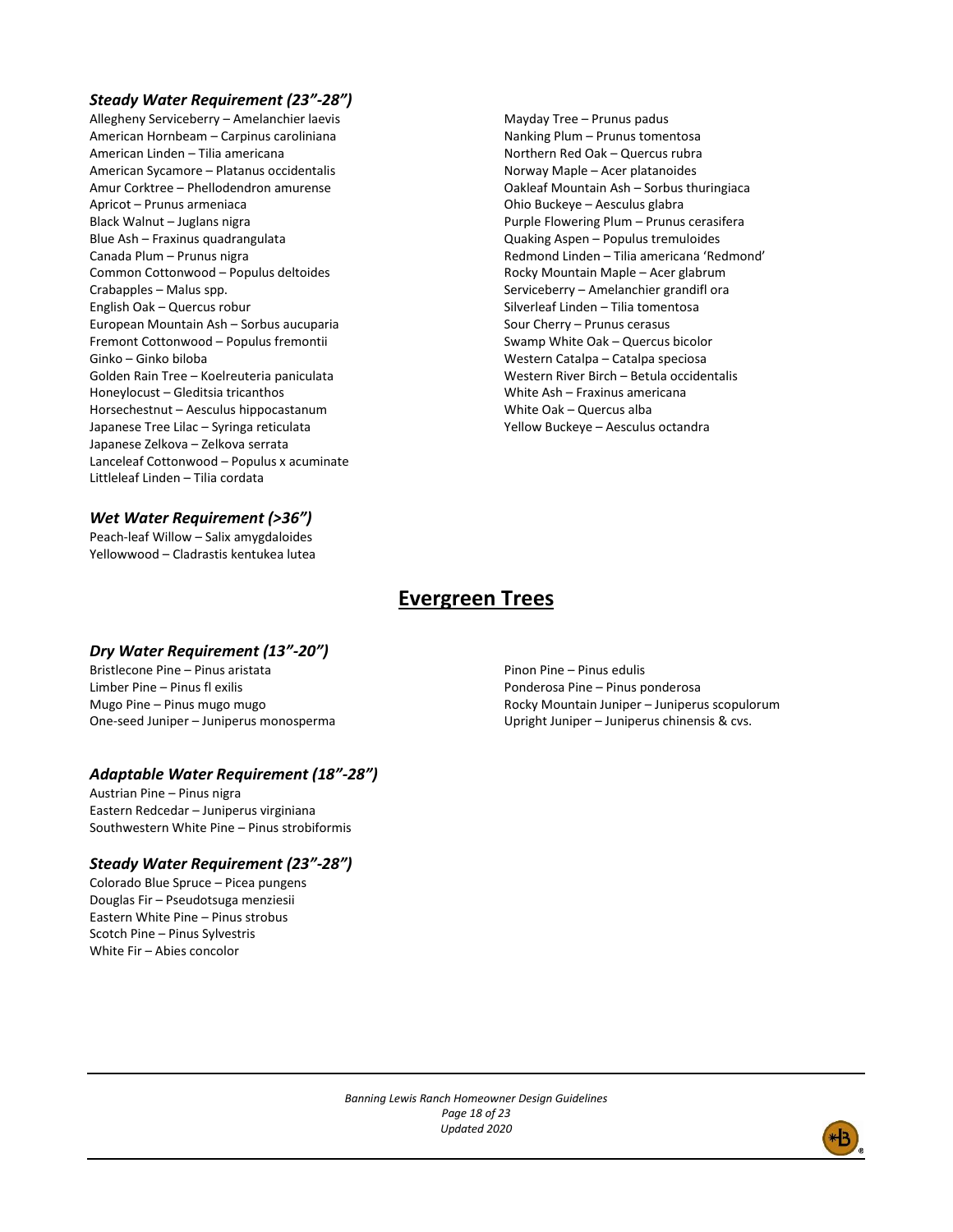# **Deciduous Shrubs**

#### *Dry Water Requirement (13"-20")*

American Plum – Prunus americana Antelope Bitterbrush – Purshia tridentate Apache Plume – Fallugia paradoxa Big Sagebrush – Seriphidium tridentatum Canada Buffaloberry – Sheperdia canadensis Canadian Lilac – Syringa x prestoniae Chenault Coralberry – Symphoricarpos x chenaultii Common Buckthorn – Rhamnus cathartica False Mockorange – Fendlera rupicola Fendler's Buckbrush – Ceanthus fendleri Fernbush – Chamaebatiaria millefolium Forsythia – Forsythia spp. Fourwing Saltbrush – Atriplex canescens Fragrant Snowball Viburnum – Viburnum x carlcephalum Fragrant Sumac – Rhus aromatica Gambel's Oak – Quercus gambelii Golden Currant – Ribes aureum Gooseberry – Ribes imerme Green Rabbitbrush – Chrysothamnus viscidifl orus Hedge Cotoneaster – Cotoneaster lucidus Kinnikinnick – Arctostaphylos uva-ursi Little-leaf Mockorange – Philadelphus microphyllus Mexican Cliffrose – Cowania mexicana Mountain Ball Cactus – Pediocactus simpsonii Mountain Mahogany – Cercocarpus montanus Mountain Spray – Holodiscus dumosus Nannyberry Viburnum – Viburnum lentago

#### *Adaptable Water Requirement (18"-28")*

Alternate-leaf Butterfly Bush – Buddleia alternifolia American Bittersweet – Celastrus scandens Arrowwood Viburnum – Viburnum dentatum Autumn Olive – Eleagnus umbellata Black Chokeberry – Aronia melanocarpa Blackhaw Viburnum – Viburnum prunifolium Bluemist Spirea – Caryopteris x clandonensis Boulder Raspberry – Rubus deliciosus Burkwood Viburnum – Viburnum x burwoodii Butterfly Bush – Buddleia davidii Cheyenne Privet – Ligustrum vulgare Chinese Lilac – Syringa x chinensis Common Lilac – Syringa vulgaris Dwarf Cranberry Viburnum – Viburnum opulus Dwarf Korean Lilac – Syringa meyeri Early Lilac – Syringa oblata Golden Vicary Privet – Ligustrum x vicaryi Highbush Viburnum – Viburnum trilobum Honeysuckle – Lonicera x brownii Honeysuckle – Lonicera tatarica Hybrid Lilac – Syringa x hyacinthifl ora Japanese Barberry – Berberis thunbergii Japanese Honeysuckle – Lonicera japonica

New Mexican Locust – Robinia neomexicana New Mexican Privet – Foresteria neomexicana Persian Lilac – Syringa x persica Pin Cherry – Prunus pennsylvanica Pygmy Peashrub – Caragana pygmaea Rabbitbrush – Chrysothamnus depressus Rabbitbrush – Chrysothamnus nauseous Sand Sagebrush – Artemisia fi lifolia Saskatoon Serviceberry – Amelanchier alnifolia Silverberry – Eleagnus communtata Silver Lace Vine – Polygonum aubertii Silver Sagebrush – Seriphidium canum Silverscale Saltbush – Atriplex gardneri Spiny Saltbrush – Atriplex confertifolia Tallhedge Buckthorn – Rhamnus frangula Three-leaf Sumac – Rhus trilobata Utah Serviceberry – Amelanchier utahensis Virgin's Bower – Clematis ligusticifolia Virginia Creeper – Parthenocissus quiquefolia Wafer Ash – Ptelea trifoliata Wax Currant – Ribes cereum Waxfl ower – Jamesia americana Winterfat – Eurotia lantana Woods Rose – Rosa woodsii

Judd Viburnum – Viburnum x juddii

Korean Barberry – Berberis koreana Koreanspice Viburnum – Viburnum carlesii Leadplant – Amorpha fruticosa Manchurian Lilac – Syringa patula Many-flowered Cotoneaster – Cotoneaster multiflorus Mentor Barberry – Berberis x mentorensis Mountain Ninebark – Physocarpus monogynus Multiflora Rose – Rosa mulitflora Purpleleaf Sand Cherry – Prunus x cistena Raspberry – Rubus idaeus Rocky Mountain Sumac – Rhus glabra cismontana Rugosa Rose – Rosa rugosa Siberian Peashrub – Caragana arborescens Smoke Tree – Cotinus coggygria Smooth Sumac – Rhus glabra Spreading Cotoneaster – Cotoneaster divaricatus Staghorn Sumac – Rhus typhina Tartarian Dogwood – Cornus alba Trumpet Vine – Campsis radicans Wayfaringtree Viburnum – Viburnum lantana Western Sand Cherry – Prunus besseyi

*Banning Lewis Ranch Homeowner Design Guidelines Page 19 of 23 Updated 2020*

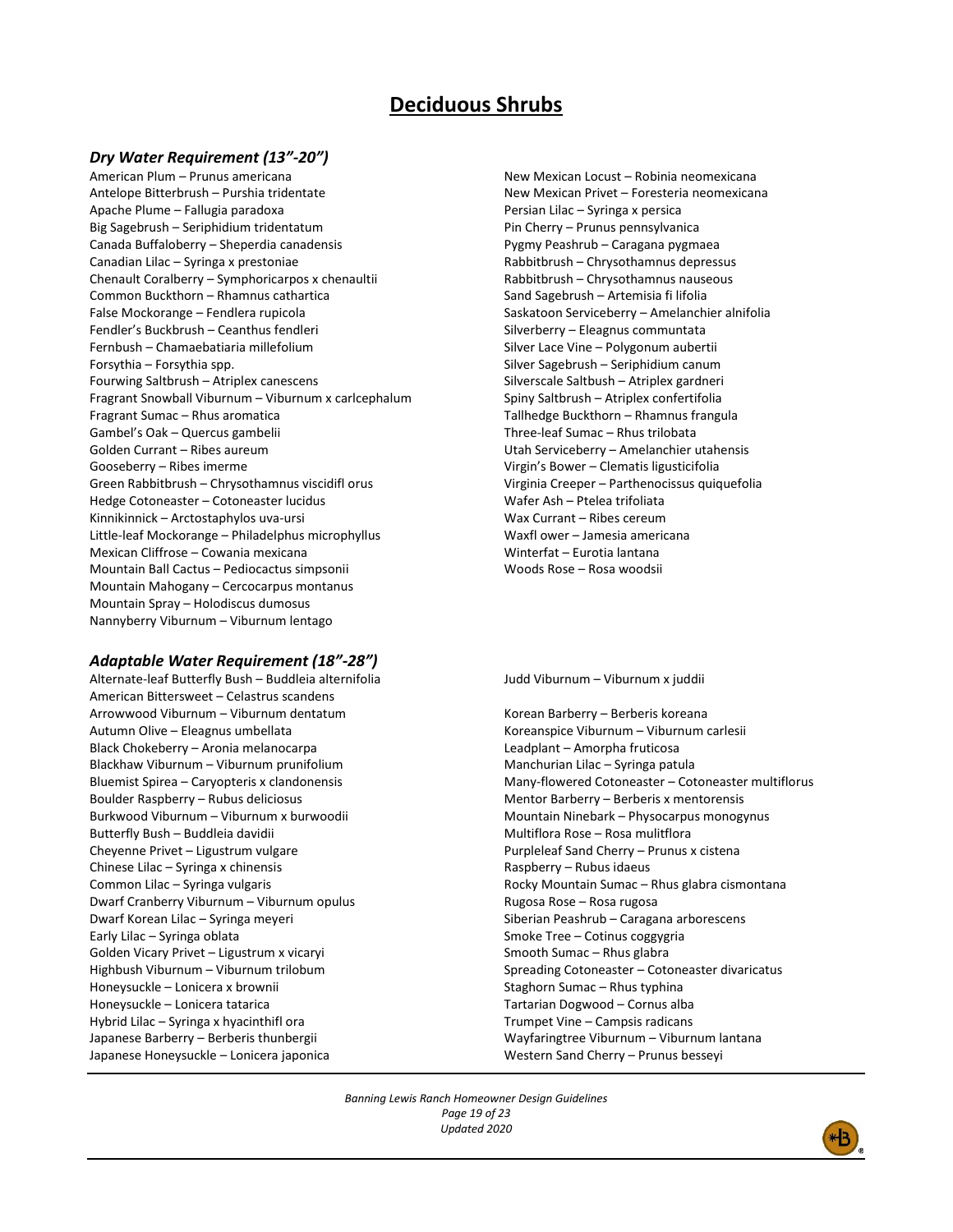#### *Steady Water Requirement (23"-28")*

Bearberry Cotoneaster – Cotoneaster dammeri Beauty Bush – Kolkwitzia amabilis Blue Elderberry – Sambucus caerulea Boston Ivy – Parthenocissus tricuspidata Brilliant Red Chokeberry – Aronia arbutifolia Bumald Spirea – Spiraea x bumalda Burning Bush Euonymus – Euonymus alataus Chokecherry – Prunus virginiana melanocarpa Common Ninebark – Physocarpus opulifolius Common Snowberry – Symphoricarpos albus Cranberry Cotoneaster – Cotoneaster apiculatus Creeping Cotoneaster – Cotoneaster adpressus v. praecox Daphne – Daphne x burkwoodii European Elderberry – Sambucus nigra Indiancurrant Coralberry – Symphoricarpos orbiculatus Japanese Flowering Quince – Chaenomeles japonica Japanese Spirea – Spiraea japonica Mountain Snowberry – Symphoricarpos oreophilus Native Red-berried Elderberry – Sambucus pubens

Nippon Spirea – Spiraea nipponica Northern Elderberry – Sambucus canadensis Red-osier Dogwood – Cornus stolonifera Rock Cotoneaster – Cotoneaster horizontalis Shadblow Serviceberry – Amelanchier canadensis Shrubby Potentilla – Potentilla fruticosa Shrub Rose – Rosa spp. Silver Buffaloberry – Sheperdia argentea Thicket Creeper – Parthenocissus vitacea Thimbleberry – Rubus parviflorus Threelobe Spirea – Spiraea trilobata Twinberry Honeysuckle – Lonicera involucrata Ural False Spirea – Sorbaria sorbifolia Vanhoutte Spirea – Spiraea x vanhouttei Wafer Ash – Ptelea trifoliata Wild Grape – Vitis riparia

## *Wet Water Requirement (>36")*

Bog Birch – Betula glandulosa Coyote Willow – Salix exigua Crack Willow – Salix fragilis

Native River Birch – Betula fontinalis Pussy Willow – Salix discolor

# **Evergreen and Broadleaf Evergreen Shrubs**

#### *Dry Water Requirement (13"-20")*

Adam's Needle Yucca – Yucca fi lamentosa Cholla Cactus – Opuntia imbricate Claret Cup Cactus – Echinocereus triglochidiatus Common Broom – Cytisus scoparius Common Juniper – Juniperus communis Curly-leaf Mahogany – Cercocarpus ledifolius

#### *Adaptable Water Requirement (18"-28")*

Blue Star Juniper – Juniperus squamata Creeping Grapeholly – Mahonia repens Creeping Juniper – Juniperus horizontalis & cvs. Green Mound Juniper – Juniperus procumbens

#### *Steady Water Requirement (23"-28")*

Euonymus – Euonymus fortunei Manhattan Euonymus – Euonymus kiautschovica 'Manhattan' Winterberry Euonymus – Euonymus bungeanus

Hedgehog Cactus – Echinocereus viridifl orus Kinnikinnick – Arctostaphylos uva-ursi Narrow-leaf Yucca – Yucca glauca Pfitzer Juniper – Juniperus x media & cvs. Prickly-pear Cactus – Opuntia polyacantha Warminster Broom – Cytisus x praecox

Oregon Grapeholly – Mahonia aquifolium Spreading Juniper – Juniperus sabina & cvs.

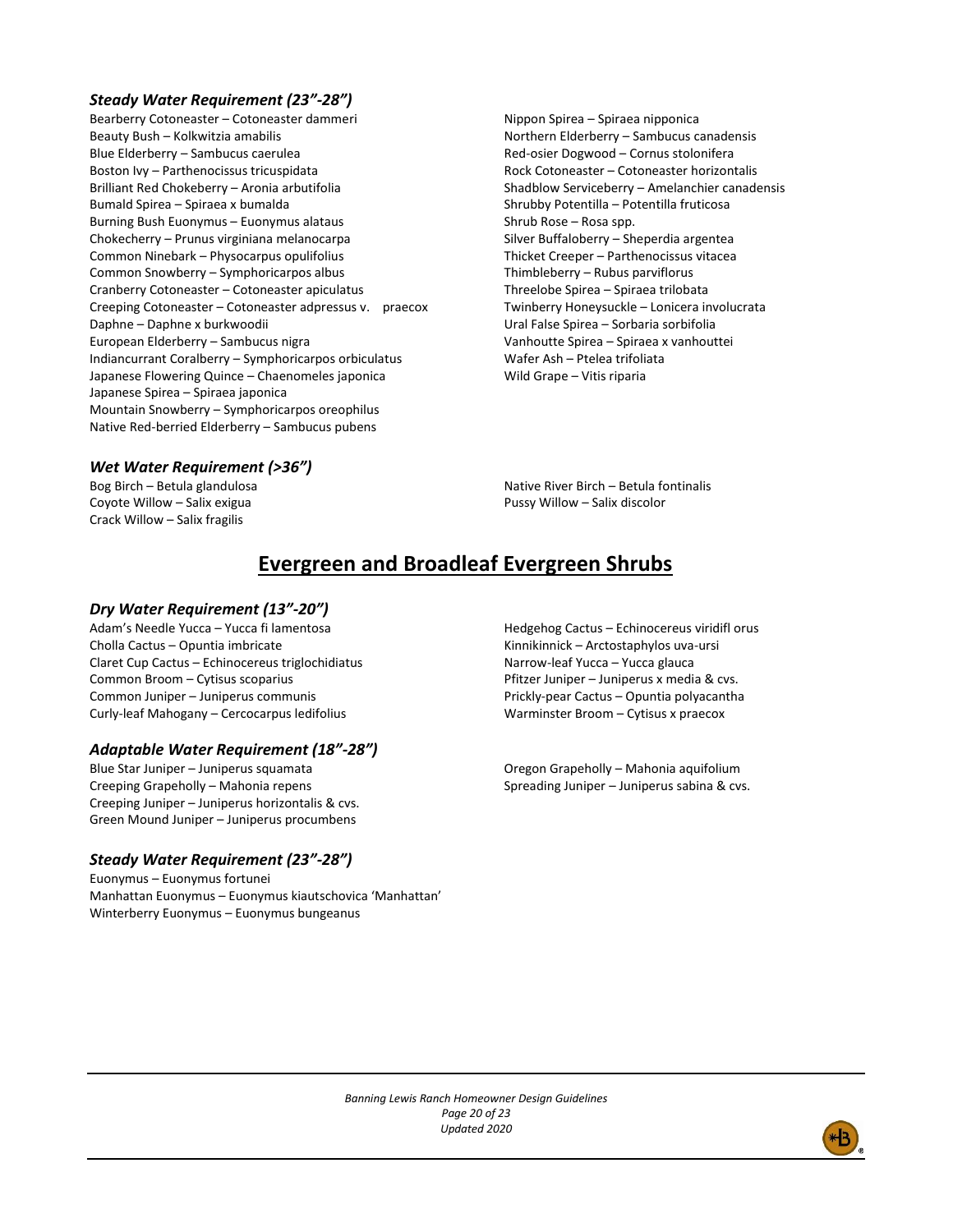# **Groundcovers**

#### *Dry Water Requirement (13"-20")*

Hardy Yellow Ice Plant – Delosperma nubigenum Hens & Chicks – Sempervivum arachnoideum Pine-leaf Penstemon – Penstemon pinifolius Poppy Mallow – Callirhoe involucrata

#### *Adaptable Water Requirement (18"-28")*

Creeping Baby's Breath – Gysophila repens Creeping Phlox – Phlox subulata Creeping Potentilla – Potentilla tabernaemontani Creeping Thyme – Thymus serpyllum, T. minus, T, praecox, T. pseudolanguginosus Creeping Veronica Fleecefl ower – Persicaria affi nis Lamb's Ear – Stachys byzantina Lily-of-the-Valley – Convallaria majalis

## *Steady Water Requirement (23"-28")*

Carpet Bugle – Ajuga repens Snow-on-the-Mountain – Aegopodium podagraria Purple Ice Plant – Delosperma cooperi Pussytoes – Antennaria spp. Snow-in-Summer – Cerastium tomentosum Woolly Yarrow – Achillea tomentosa

Mock Strawberry – Duchesnea indica Moneywort – Lysimachia nummularia Periwinkle – Vinca minor Sedum – Sedum spurium, S. acre, S. kantschaticum Sweet Woodruff – Galium odoratum Veronica repens Wall Germander – Teucrium chamaedrys Wild Strawberry – Fragaria vesca Wild Zinnia – Zinnia grandifl ora

# **Grasses**

#### *Dry Water Requirement (13"-20")*

Alkali Sacaton – Sporobolus airoides Big Bluestem – Andropogon gerardii Blowout Grass – Redfi eldia fl exuosa Bluebunch Wheatgrass – Psuedoroegneria spicatum inermis Blue Fescue – Festuca ovina glauca Blue Grama – Bouteloua gracilis Blue Oat Grass – Helictrotrichon sempervirens Blue Wild Rye – Elymus glaucus Bottlebrush Squirreltail – Elymus elymoides Buffalograss – Buchloe dactyloides Canada Wild Rye – Elymus canadensis Columbia Needlegrass – Achnatherum nelsonii dorei Curly Bluegrass – Poa secunda Feathergrass – Hesperostipa neomexicana Galleta – Hilaria jamesii Hairy Grama – Bouteloua hirsuta Idaho Fescue – Festuca idahoensis Indiangrass – Sorghastrum nutans Indian Ricegrass – Oryzopsis hymenoides

#### *Adaptable Water Requirement (18"-28")*

Creeping Bentgrass – Agrostis stolonifera Elk Sedge – Carex geyeri Feather Reed Grass – Calamogrostis acutifl ora Fountain Grass – Pennisetum spp. Japanese Blood Grass – Imperata cylindrica

Junegrass – Koeleria pyramidata Little Bluestem – Schizachyrium scoparium Maiden Grass – Miscanthus sinensis Muttongrass – Poa fendleri Needle and Thread Grass – Hesperostipa comata Parry's Oatgrass – Danthonia parryi Pine Dropseed – Blepharoneuron tricholepis Ring Muhly – Muhlenbergia torreyi Sand Dropseed – Sporobolus cryptandrus Sandhill Muhly – Muhlenbergia pungens Sand Lovegrass – Eragrostis trichodes Side-oats Grama – Bouteloua curtipendula Sleepygrass – Achnatherum robustum Spike Trisetum – Trisetum spicatum Switchgrass – Panicum virgatum Vine mesquite – Panicum obtusum Western Wheatgrass – Agropyron smithii

Mountain Brome – Bromus marginatus Mountain Muhly – Muhlenbergia montana Prairie Cordgrass – Spartina pectinata Prairie Sandreed – Calamovilfa longifolia

*Banning Lewis Ranch Homeowner Design Guidelines Page 21 of 23 Updated 2020*

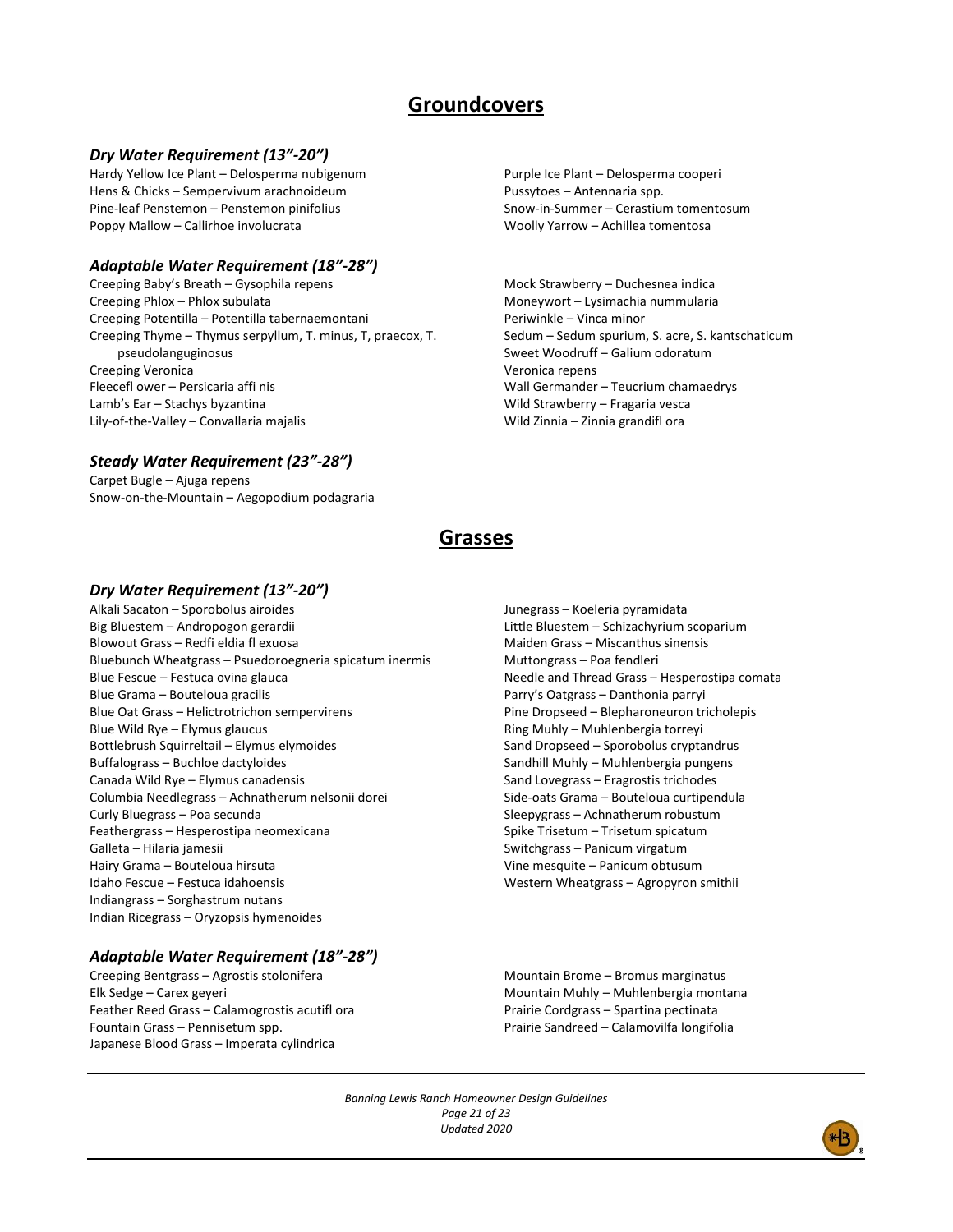#### *Steady Water Requirement (23"-28")*

Kentucky Blue Grass – Poa pratensis Tall Fescue – Festuca arundinacea

#### *Wet Water Requirement (>36")*

Bulrush – Schoenoplectus microcarpus Giant Burreed – Sparganium spp. Nebraska Sedge – Carex nebrascensis Reed phragmites – Phragmites communis Saltgrass – Distichlis spicata

#### Sedge – Carex spp. Spike Rush – Eleocharis palutris Tall Manna Grass – Glyceria grandis Thurber Fescue – Festuca thurberi

# **Wildflowers**

## *Dry Water Requirement (13"-20")*

Baby Goldenrod – Solidago nana Bladderpod – Physaria acutifolia Blazing Star – Mentzelia oligosperma Blue Flax – Linum perenne lewisii Bush Morning Glory – Ipomea leptophylla Common Sunflower – Helianthus annuus Copper Mallow – Sphaeralcea coccinea Curvenut Cryptantha – Cryptantha recurvata Cushion Buckwheat – Eriogonum ovalifolium Daylily – Hemerocallis Dotted Gayfeather – Liatris punctata Easter Daisy – Townsendia hookeri Fernleaf Yarrow – Achillea fi lipendulina Firecraker Penstemon – Penstemon eatonnii Fireweed – Epilobium angustifolium Four O'Clock Desert – Mirabilis multifl ora Fremont Geranium – Geranium fremontii Fringed Sage – Artemesia frigida Gilia – Gilia aggregata Golden Aster – Heterotheca villosa James Buckwheat – Erigonum jamesii Lavendar Cotton – Santolina chamaecyparissus Mat Penstemon – Penstemon teucrioides Milkvetch – Astragalus argophyllus Miner's Candle – Cryptantha virgata Missouri Goldenrod – Solidago missouriensis Mountain Bladderpod – Lesquerella montana Mule's Ears – Wyethia amplexicaulis

## *Adaptable Water Requirement (18"-28")*

Arrowleaf Balsamroot – Balsamorhiza sagittata Basket-of-Gold – Aurinia saxatilis Bearded Iris – Iris germanica Black-eyed Susan – Rudbeckia fulgida Black-eyed Susan – Rudbeckia hirta Blanketflower – Gaillardia aristata Blazing Star – Mentzelia nuda Butterfly Weed – Asclepias tuberosa Candytuft – Iberis sempervirens

Narrow-leaf Penstemon – Penstemon angustifolia Narrowstem Cryptantha – Cryptantha gracilis Nutall's Larkspur – Delphinium nuttallianum Paintbrush – Castilleja integra Penstemon – Penstemon albidus Pinedrops – Pterospora andromedea Poppy Mallow – Callirhoe involucrata Prairie Sage – Artemesia ludoviciana Prairie Snowball – Abronia fragrans Prickly Poppy – Argemone polyanthemos Prince's Plume – Stanleya pinnata Purple Prairie Clover – Dalea purpurea Pussytoes – Antennaria microphylla Pussytoes – Antennaria parvifolia Rocky Mountain Locoweed – Oxytropis sericea Rocky Mountain Penstemon – Penstemon strictus Rose Pussytoes – Antennaria rosea Russian Sage – Perovskia atriplicifolia Scarlet Bulger Penstemon – Penstemon barbatus Silverleaf Phacelia – Phacelia hastata Spiderwort – Trandescantia occidentalis Sulphur Flower – Eriogonum umbellatum Tulip – Tulipa spp. Western Wallfl ower – Erysimum asperum Wild Geranium – Geranium caespitosum Wild Onion – Allium textile Wingnut Cryptantha – Cryptantha pterocarya

Chiming Bells – Mertensia lanceolata Chives – Allium tuberosum Cinquefoil – Potentilla spp. Common Yarrow – Achillea millifolium Coreopsis – Coreopsis lanceolata, C. verticillata Daffodil – Narcissus Dogbane – Apocynum cannabium English Lavender – Lavandula angustifolia Evening Primrose – Oenothera missouriensis

*Banning Lewis Ranch Homeowner Design Guidelines Page 22 of 23 Updated 2020*